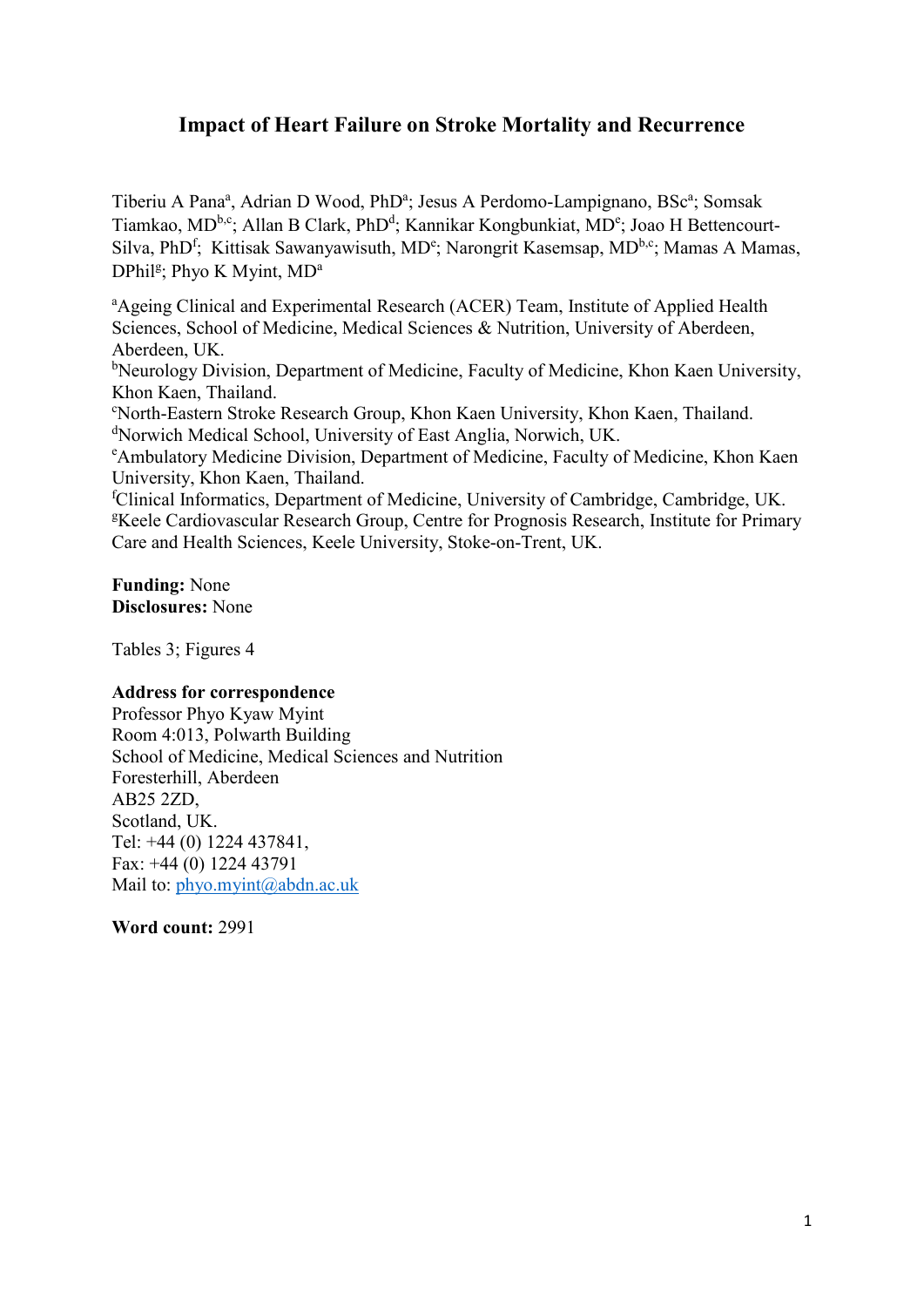#### **ABSTRACT**

**Objective:** We aimed to examine the impact of HF on stroke mortality and recurrence (inhospital and post-discharge) in a national stroke cohort from Thailand.

**Methods:** We utilised a large insurance-based database including all stroke admissions in the public health sector in Thailand between 2004 and 2015. Logistic and Royston-Parmar regressions were used to quantify the effect of HF on in-hospital and long-term outcomes, respectively. All models were adjusted for age, sex and and co-morbidities and stratified by stroke type: Acute Ischaemic Stroke (AIS) or Intracerebral Haemorrhage (ICH). Multi-state models were constructed using flexible survival techniques to predict the impact of HF on the disease course of a stroke patient (baseline-(recurrence)-death). Only first-ever cases of AIS or ICH were included in the multi-state analysis.

**Results:** 608,890 patients (mean age 64.29±13.72 years, 55.07% men) were hospitalised (370,527 AIS, 173,236 ICH and 65,127 Undetermined pathology). There were 398,663 firstever AIS and ICH patients. Patients were followed up for a median (95%CI) of 4.47 years (4.45 – 4.49). HF was associated with an increase in post-discharge mortality in AIS (HR[99%CI]=1.54[1.48-1.61]) and ICH (2.10[1.47-3.00]). HF was associated with AIS recurrence (1.46 [1.08-1.98]) in those surviving beyond 8 months, whilst ICH recurrence was only significantly increased within first 18 months (2.01 [1.19-3.40]).

**Conclusions**: HF increases the risk of mortality in both AIS and ICH. We are the first to report on high-risk periods of stroke recurrence in HF patients with ICH. Specific targeted risk reduction strategies may have significant clinical impact for mortality and recurrence in stroke.

**Key Words:** Heart Failure, Cerebrovascular Disorders, Brain Infarction, Cerebral Haemorrhage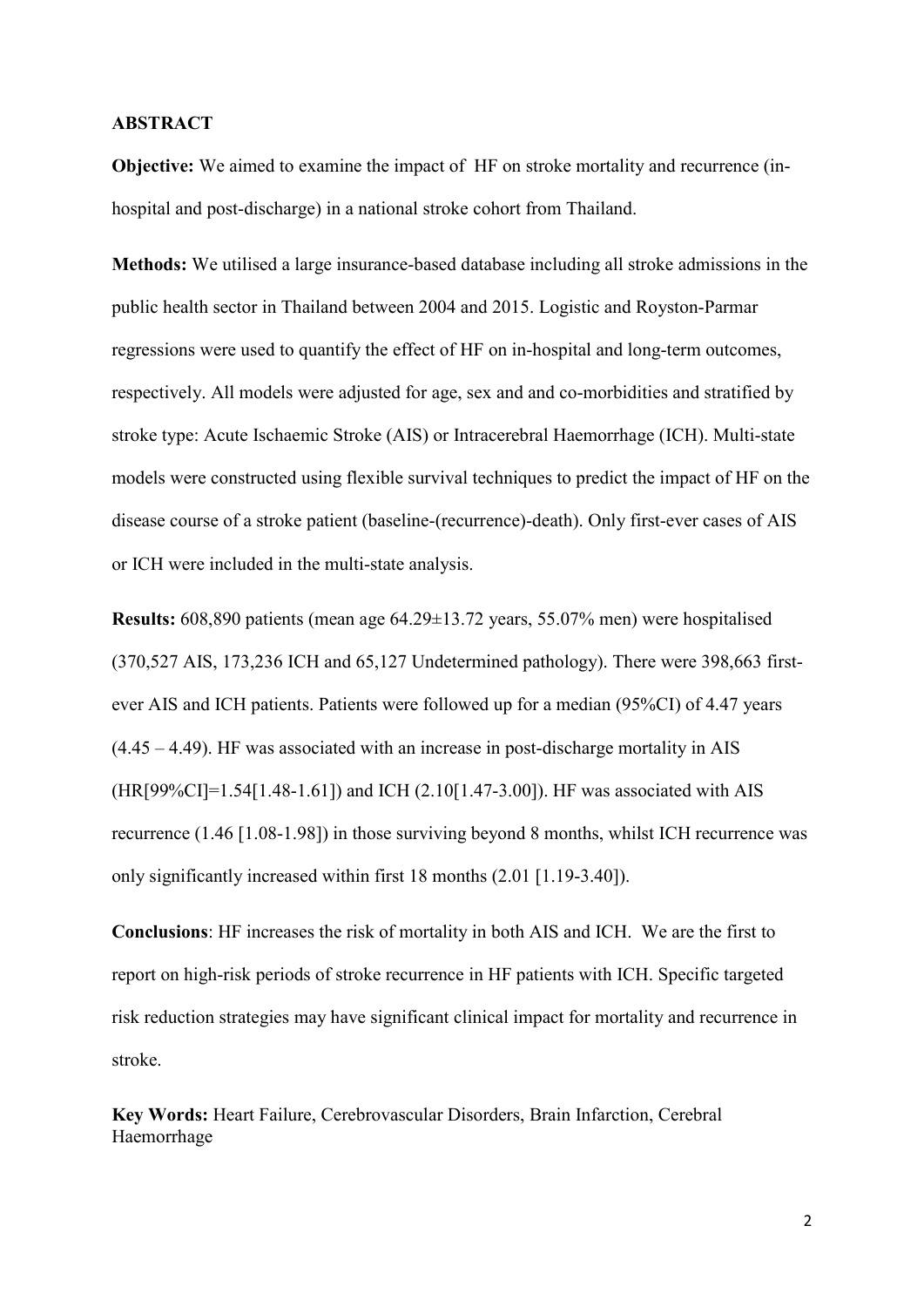#### **KEY QUESTIONS**

What is already known about this subject?

- Heart failure is associated with higher mortality and recurrence rates after ischaemic stroke
- Previous literature results are based solely on Western populations

What does this study add?

- This is the first study to examine this relationship in an Asian stroke population
- Heart failure predicts higher mortality outcomes not only in ischaemic, but also in haemorrhagic stroke patients
- Heart failure is only associated with higher recurrence rates in the short-term followup for both stroke types

How might this impact on clinical practice?

- Clinicians should be aware that both ischaemic and haemorrhagic stroke patients with heart failure are at higher risk of both mortality and recurrence in the short-term (up to 2 years)
- This study should be replicated in other Asian populations

# **INTRODUCTION**

Heart failure (HF) is a recognized risk factor for stroke incidence. The proposed mechanisms underlying the association between HF and increased risk of acute ischemic stroke (AIS) include thromboembolism, cerebral hypoperfusion and small vessel endothelial damage [1]. The association between HF and ICH is less clearly understood, but may relate to antithrombotic therapy being administered in patients with HF, particularly in those with ischaemic cardiomyopathy or AF [2].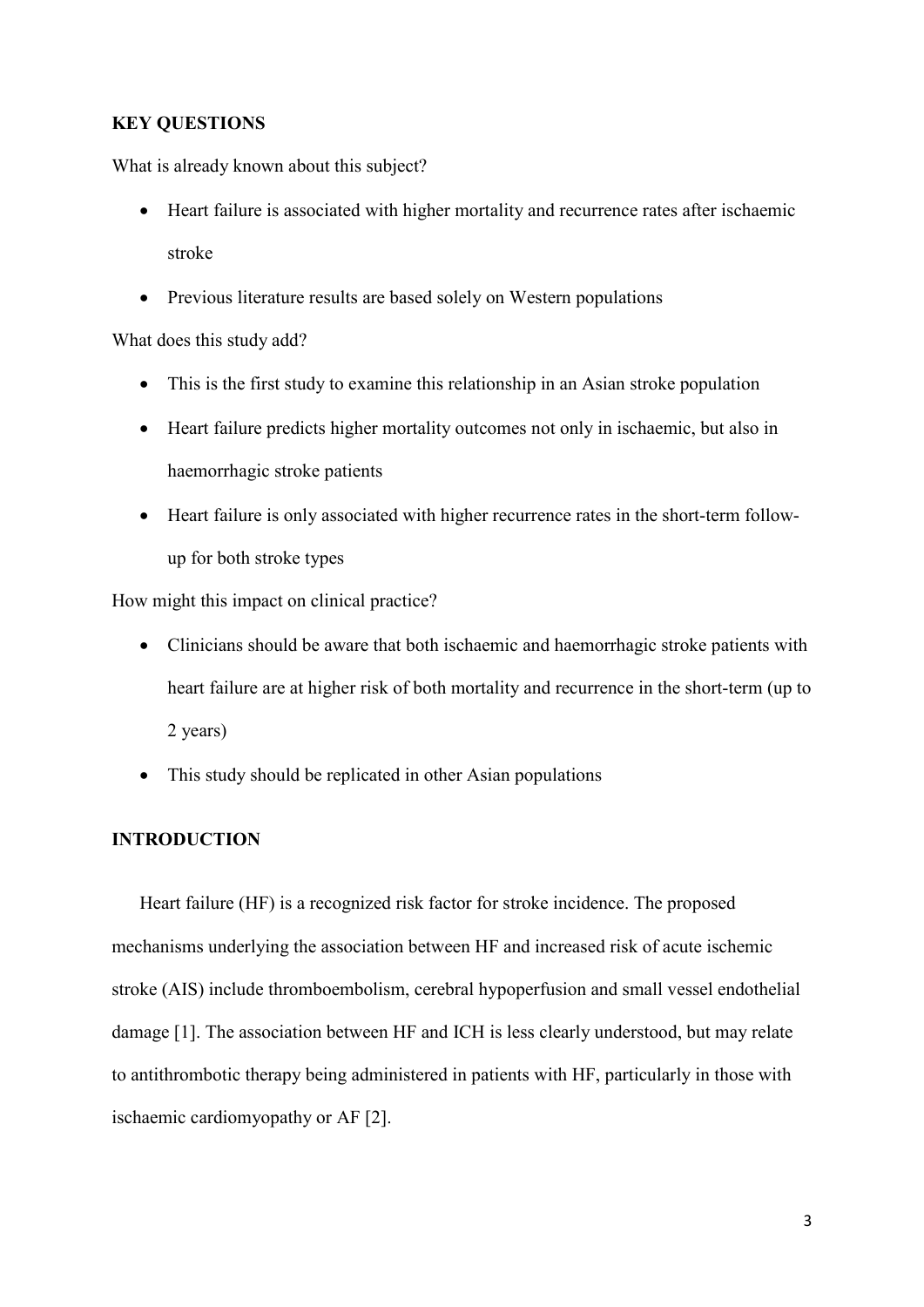Given the increased stroke incidence in HF patients, hypotheses regarding the influence of pre-existing HF on acute stroke outcomes have been formulated [3]. Previous studies have mainly analysed the association between prevalent HF and post-AIS outcomes, suggesting that it may be associated with higher mortality, longer in-hospital stay and higher disability and recurrence rates [1, 4-8]. Nevertheless, there have been no studies evaluating the impact of HF on the outcomes of intracerebral haemorrhage (ICH).

In the current study, we sought to determine impact of HF on in-hospital and long-term outcomes (mortality and stroke-specific recurrence) in both major stroke subtypes (AIS and ICH) using a large unselected cohort of stroke patients. Identification of HF as a risk factor for stroke mortality and recurrence may drive further research for the identification and testing of targeted interventions in this population.

#### **METHODS**

#### **Data acquisition, case ascertainment and variable coding**

We utilised a large observational cohort of consecutively admitted stroke patients from Thailand, drawn from the Universal Coverage (UC) Health Insurance Database. Details regarding the health insurance systems in Thailand can be found in our previous reports [9, 10]. Eligible patients were selected based on the primary diagnosis ICD10 (*International Classification of Disease, tenth revision*) code recorded in the database. All patients covered by the basic health insurance system ever admitted between October 2004 and September 2015 with a diagnosis of stroke (ICD10 codes I61 (intracerebral haemorrhage), I63 (cerebral infarction), I64 (stroke of undetermined pathology)) were included in this study. Pre-existing co-morbidity, demographic and clinical data were extracted from insurance reimbursement forms using ICD10 codes, detailed in **Supplementary Table 1.**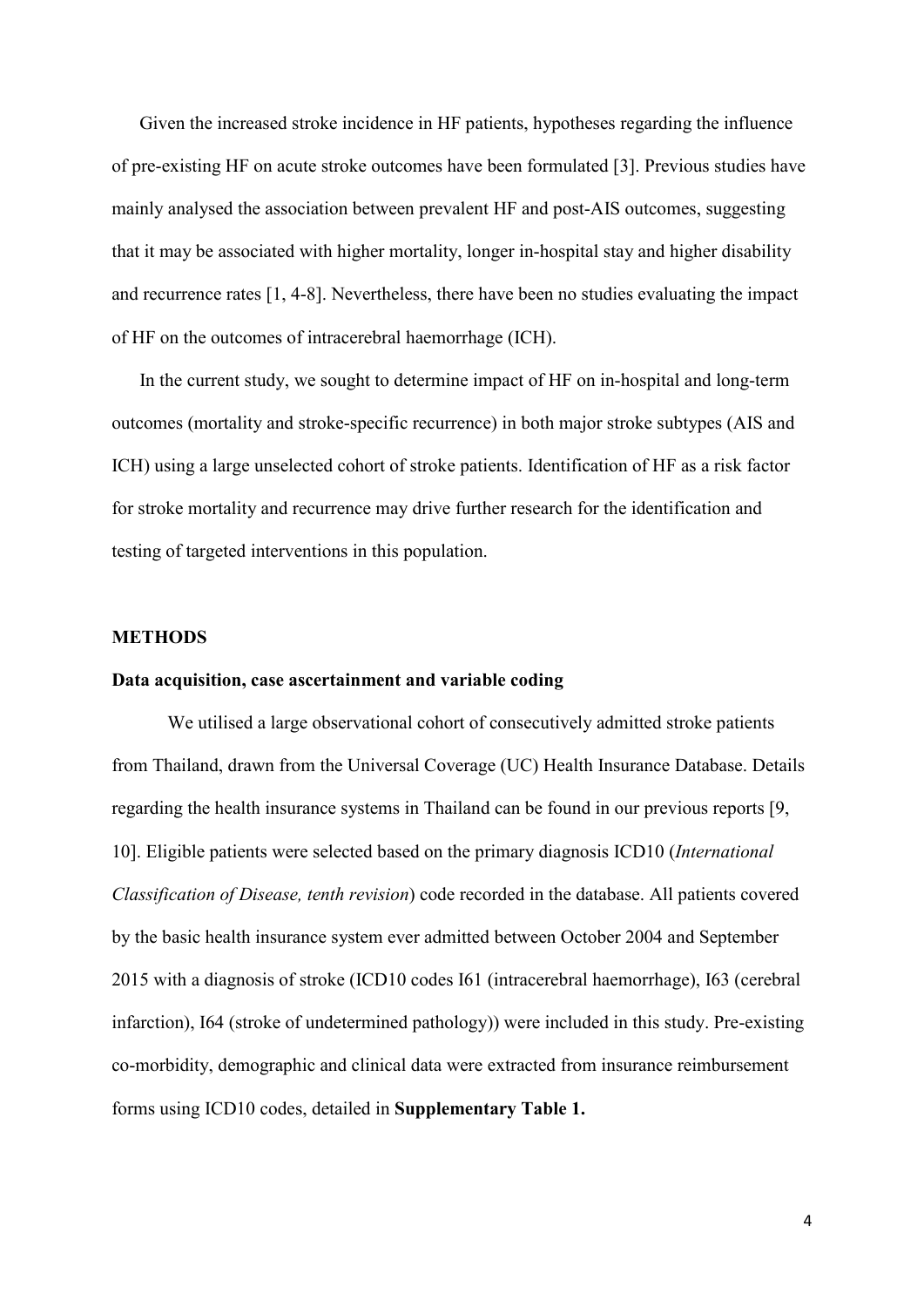Further admissions with a primary diagnosis of stroke or heart failure (ICD10) and the vital status (date of death if applicable) were recorded. A recurrent stroke event during the follow-up was extracted only if the primary diagnosis of this admission matched the one of the index stroke. In order to account for any new HF diagnoses, we also assessed subsequent hospital admissions, for any changes in the HF comorbidity status. Our study protocol conforms to the ethical guidelines of the 1975 Declaration of Helsinki. Ethical approval was obtained from the Ethics Committee in Human Research, Khon Kaen University, Khon Kaen, Thailand.

## **Inclusion criteria**

Inclusion criteria, outcomes of interest (mortality and stroke recurrence) and selection of study variables were all determined *a-priori*. A total of 615,758 of stroke patients were admitted with primary diagnosis of stroke in the database. After excluding patients younger than 18 ( $n=1427$ ) or older than 100 ( $n=43$ ) and those with a missing post-discharge data (n=5419), a total of 608,890 acute stroke patients were included.

For the outcome of stroke recurrence, a further 81,530 patients with prevalent stroke (ICD10 I61, I63, I64) were excluded as well as 128,697 stroke patients who were diagnosed with a stroke of undetermined pathology on their index admission, yielding a cohort of 398,663 first-ever AIS and ICH patients.

## **Statistical Analysis**

All analyses were performed using Stata 14.2 SE (StataCorp 2015), Stata Statistical Software. Due to the large sample size, we chose a *P* value <0.01 to represent the threshold of statistical significance.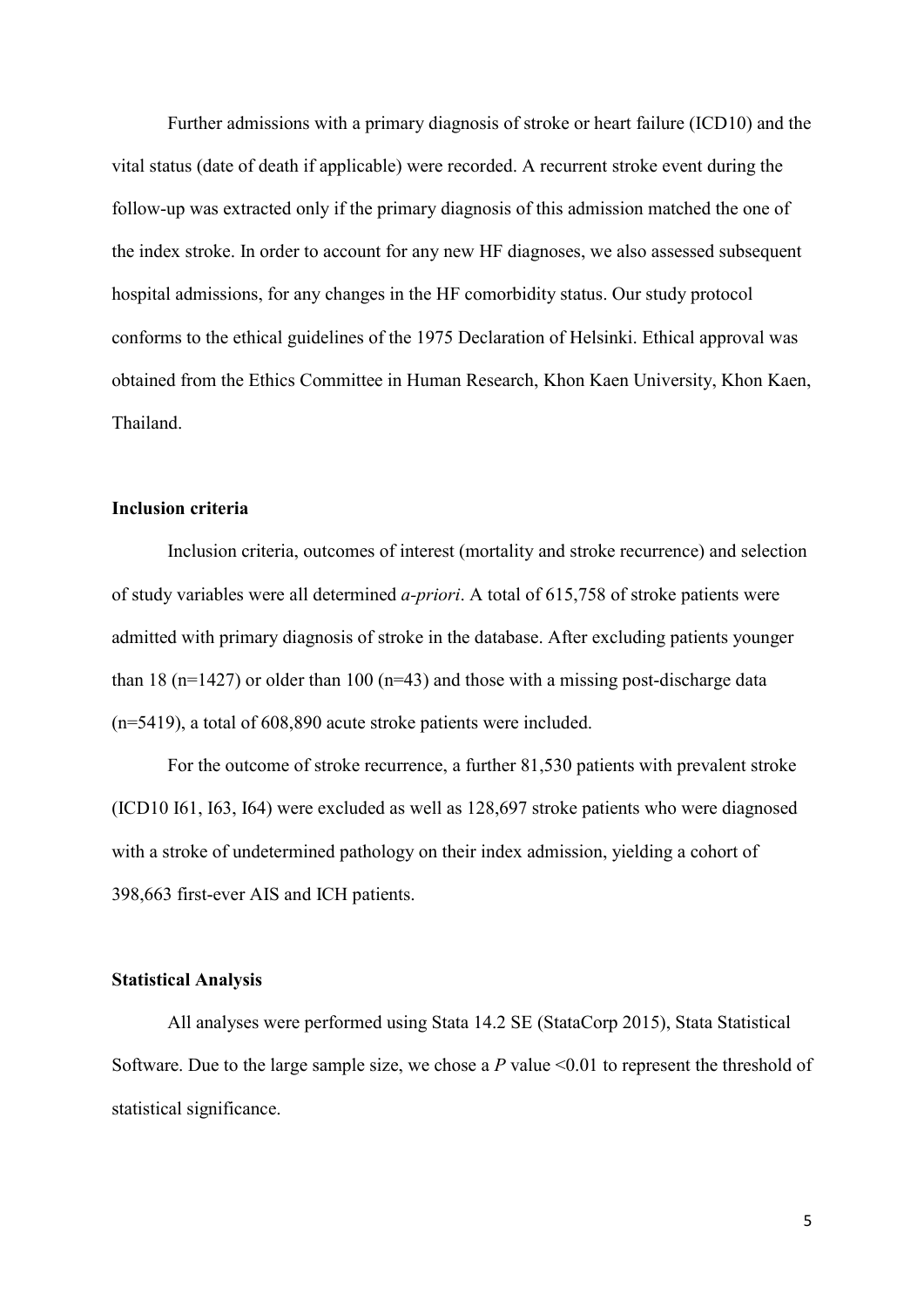#### Descriptive Statistics

Stroke type-specific descriptive characteristics were compared between those with prevalent HF and those without at the baseline (index admission in the database) using the independent-sample t-test, Mann-Whitney U test and Chi-squared test, as appropriate.

## Analysis of in-hospital mortality

Logistic regressions were used to examine the impact of HF on in-hospital mortality. We performed analyses for the entire cohort and then stratified by 3 categories (ischemic, haemorrhagic and stroke of undetermined pathology). In order to minimise confounding, we selected covariates according to previous literature [4-8] to be included in the multivariable logistic regression model. All models were adjusted for age, sex, co-morbidities (hypertension, diabetes mellitus, dyslipidaemia, ischaemic heart disease, valvular disease, atrial fibrillation, other arrhythmias, peripheral vascular disease, cancers, chronic obstructive pulmonary disease, liver disease, anaemia, alcohol-related disorders, neurodegenerative disorders) and admission parameters (fever, hypoglycaemia, hyperglycaemia). Additional sensitivity analyses were performed with adjustments limited to age, sex, cancer and important cardiovascular co-morbidities (hypertension, diabetes, hyperlipidaemia, ischaemic heart disease, valvular heart disease, atrial fibrillation, other arrhythmias, and peripheral vascular disease).

#### Analysis of long-term post-discharge mortality

To examine the influence of HF on long term mortality, we constructed a survival model based on a flexible parametric regression [11], using restricted cubic splines (RCS). The number of internal knots was chosen pragmatically in line with existing literature [12,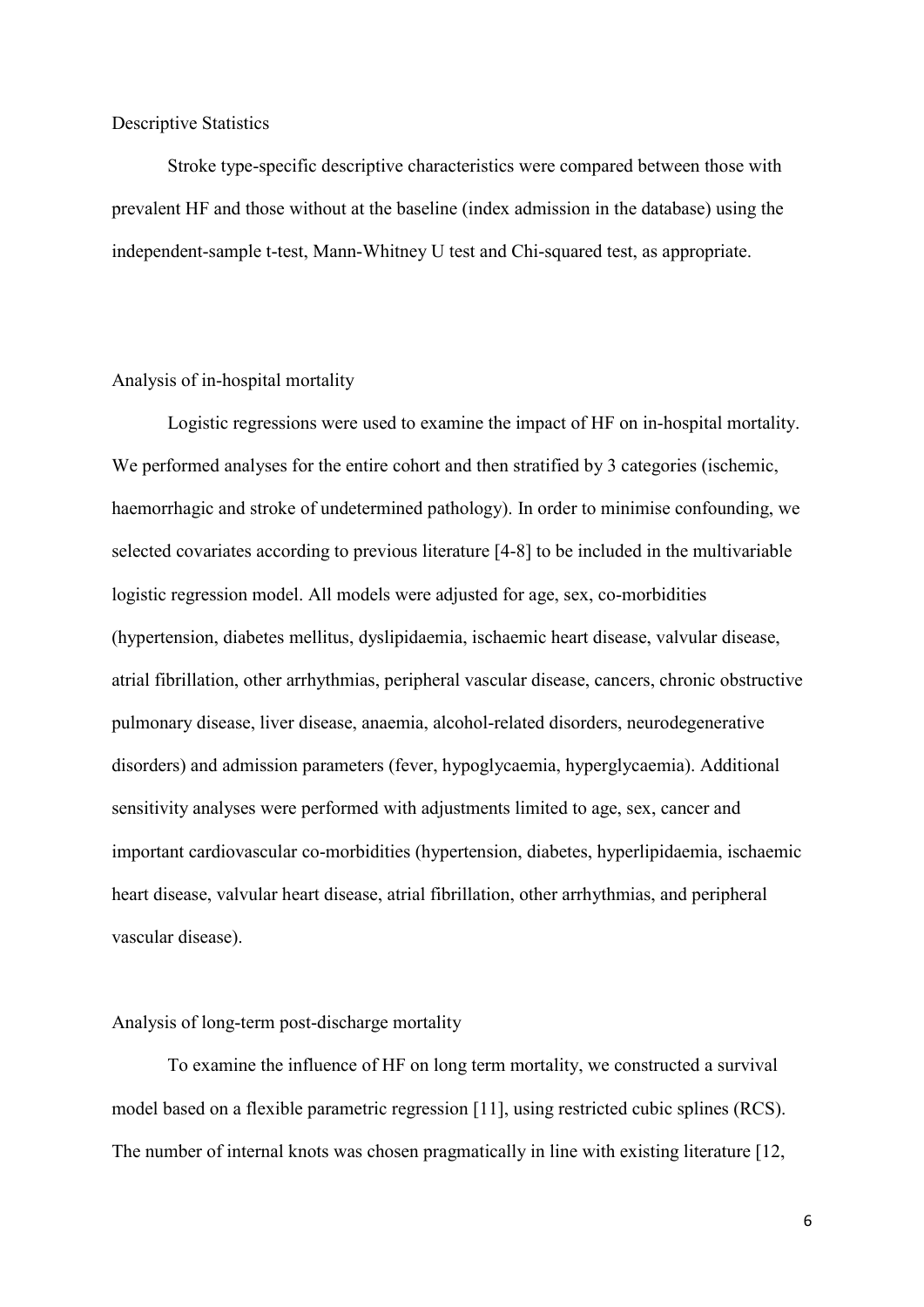13] for our sample size. The proportional hazards (PH) assumption was verified using log negative log plots. The hazard ratios (HR) for the variables which violated the PH assumption were modelled parametrically using the Weibull distribution. When HF was found violate the PH assumption, the HR was modelled using RCSs with 5 internal knots. Models were adjusted for the same confounders as above. Any new HF diagnosis after discharge was included as a binary time-updated variable in the models.

#### Analysis of long-term post-discharge mortality and recurrence

We constructed 3 transition multi-state models illustrating the typical natural course of a stroke patient (Figure 1). This part of the analysis was confined to first-ever stroke cases, given that one of the outcomes of the multi-state model was stroke recurrence. Furthermore, only stroke cases with an identified stroke type (either AIS or ICH) were included. All models were adjusted for any post-discharge incident HF or any of the adjusting comorbidities. . Each transition was modelled using the same protocol as above. The simulation method [12] was employed to estimate the transition probabilities and their 99% confidence intervals. Models were adjusted for the same confounders as above. Additional sensitivity analyses with limited adjustments were performed for transitions 1 and 2.

# **RESULTS**

#### Patient population & Descriptive Statistics

A flowchart of the patient population is illustrated in Figure 2. After applying the exclusion criteria, a total of 608,890 stroke cases were included. There were 370,527 (60.85%) cases of AIS, 173,236 (28.45%) cases of ICH and 65,127 (10.70%) cases of stroke with an undetermined pathology.

7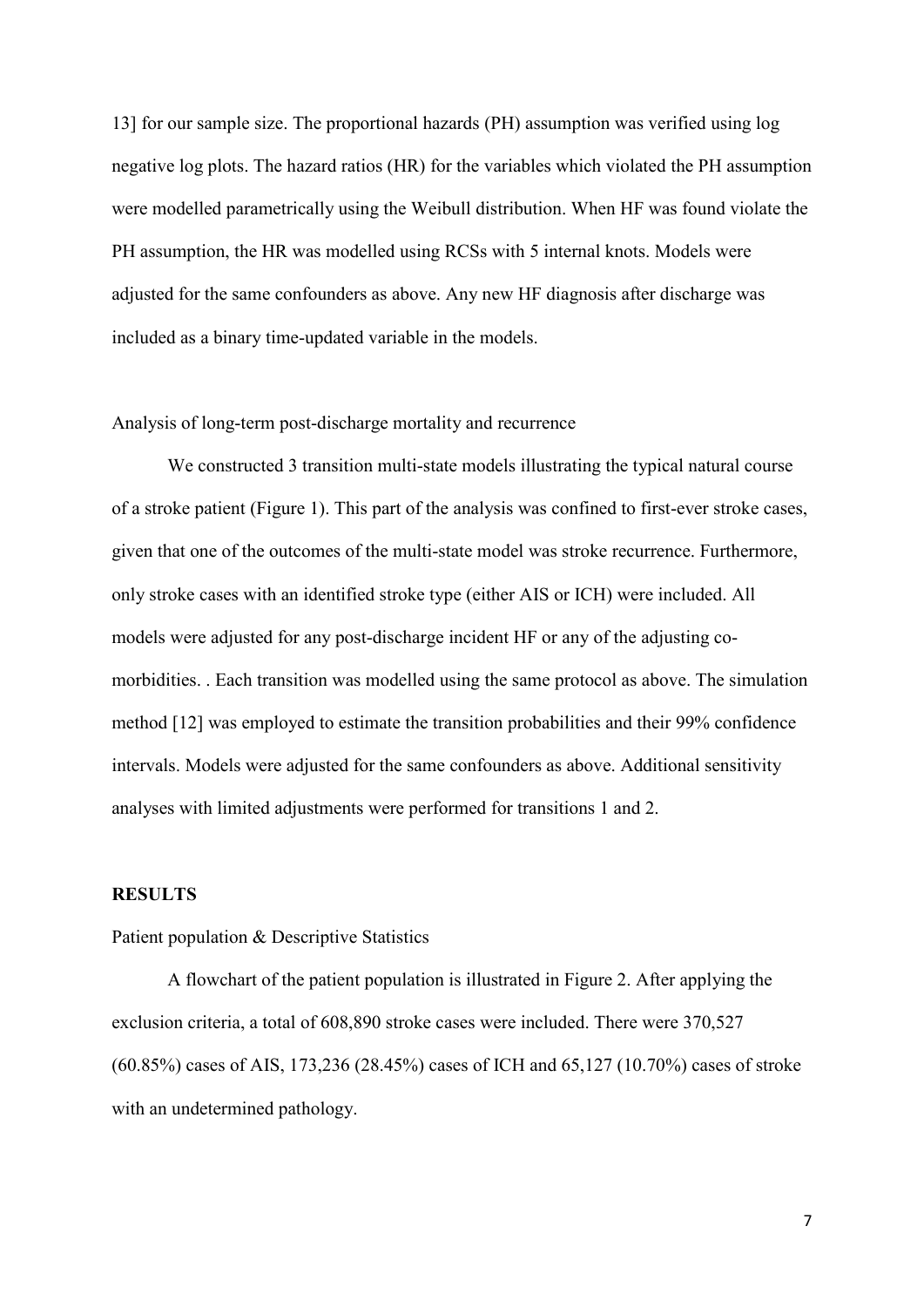The patient characteristics on admission are summarised in Table 1. Patients had a mean age (SD) of 64.3 (13.7). There were 55.1% males. Patients with pre-existing HF (compared to those without) were older, more likely to be female, spend more time in hospital and have a higher co-morbidity burden across all stroke types. The admission parameters, in-hospital complications and procedures are summarised Table 2. Patients with pre-existing HF (compared to those without) were more likely to be hypoglycaemic on admission, die in hospital and suffer complications (respiratory failure, pneumonia, sepsis, shock, myocardial infarction, acute kidney injury, pulmonary oedema) during the hospital stay across all stroke types. Patients with HF who were admitted with AIS were more likely to be comatose in-hospital. Patients with HF and AIS were more likely to receive IV thrombolytic treatment than those without.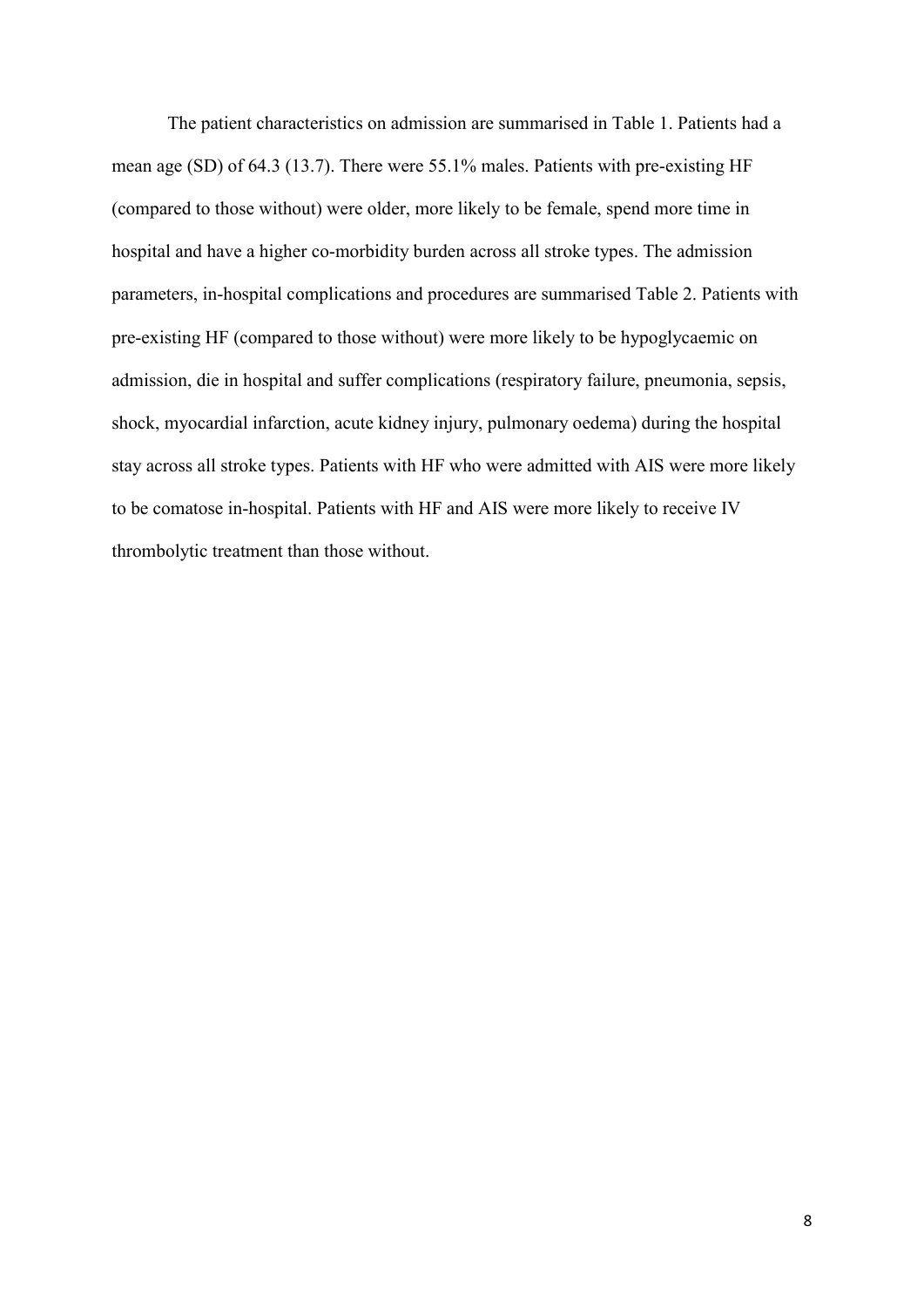|                            |               | All Strokes  | Acute Ischemic Stroke |                             | Intracerebral Hemorrhage |               | Stroke of undetermined |               |
|----------------------------|---------------|--------------|-----------------------|-----------------------------|--------------------------|---------------|------------------------|---------------|
|                            |               |              |                       |                             |                          |               |                        | pathology     |
|                            | $HF(n =$      | No HF $(n =$ | $HF(n =$              | No HF $(n =$                | $HF(n =$                 | No HF $(n =$  | $HF(n =$               | No HF $(n =$  |
|                            | 15,397)       | 593,493)     | 11,522)               | 359,005)                    | 2464)                    | 170,772)      | 1411)                  | 63,716)       |
| Age                        | 66.97         | 64.22        | 67.49                 | 65.47                       | 63.69                    | 61.12         | 68.46 (1.40)           | 65.47         |
|                            | (13.81)       | (13.71)      | (13.70)               | (13.24)                     | (14.08)                  | (14.28)       |                        | (13.41)       |
| Sex                        |               |              |                       |                             |                          |               |                        |               |
| M                          | 6989          | 328,328      | 5174                  | 192,553                     | 1204                     | 102,204       | 611                    | 33,571        |
|                            | $(45.40\%)$   | $(55.32\%)$  | $(44.91\%)$           | $(53.64\%)$                 | $(48.86\%)$              | (59.85%)      | $(43.30\%)$            | (52.69%)      |
| ${\bf F}$                  | 8408          | 265,165      | 6348                  | 166,452                     | 1260                     | 68,568        |                        | 30,145        |
|                            | $(54.61\%)$   | $(44.68\%)$  | $(55.09\%)$           | $(46.36\%)$                 | $(51.14\%)$              | (40.15%)      | 800                    | $(47.31\%)$   |
|                            |               |              |                       |                             |                          |               | $(56.70\%)$            |               |
| Length of Stay             | $6(3-12)$     | $3(2-7)$     | $6(3-12)$             | $3(2-6)$                    | $7(3-19)$                | $5(2-11)$     | $4(2-8)$               | $3(2-5)$      |
|                            |               |              |                       | Co-morbidities at admission |                          |               |                        |               |
| Hypertension               | 8398          | 289539       | 6037                  | 170207                      | 1660                     | 93184         | 701                    | 26148         |
|                            | $(54.54\%)$   | (48.79%)     | $(52.40\%)$           | $(47.41\%)$                 | (67.37%)                 | (54.57%)      | $(49.68\%)$            | $(41.04\%)$   |
| Diabetes Mellitus          | 3565          | 100563       | 2729                  | 72705                       | 538                      | 16379         | 298                    | 11479         |
|                            | (23.15%)      | $(16.94\%)$  | $(23.69\%)$           | (20.25%)                    | (21.83%)                 | $(9.59\%)$    | (21.12%)               | $(18.02\%)$   |
| Dyslipidaemia              | 3859          | 139704       | 3180                  | 112032                      | 390                      | 15097         | 289                    | 12575         |
|                            | $(25.06\%)$   | $(23.54\%)$  | $(27.60\%)$           | $(31.21\%)$                 | $(15.83\%)$              | $(8.84\%)$    | $(20.48\%)*$           | $(19.74\%)*$  |
| Ischemic Heart             | 2400          | 16161        | 1861                  | 12196                       | 289                      | 2251          | 250                    | 1714          |
| Disease                    | $(15.59\%)$   | $(2.72\%)$   | (16.15%)              | $(3.40\%)$                  | $(11.73\%)$              | $(1.32\%)$    | (17.72%)               | $(2.69\%)$    |
| Valvular Disease           | 1626          | 8746         | 1326                  | 7022                        |                          |               |                        |               |
|                            | $(10.56\%)$   | (1.47%)      | $(11.51\%)$           | $(1.96\%)$                  | $174(7.06\%)$            | 862 (0.50%)   | 126 (8.93%)            | 862 (1.35%)   |
| <b>Atrial Fibrillation</b> | 5075          | 35173        | 4230                  | 29240                       | 453                      | 2973          | 392                    | 2960          |
|                            | $(32.96\%)$   | $(5.93\%)$   | $(36.71\%)$           | $(8.14\%)$                  | $(18.38\%)$              | $(1.74\%)$    | (27.78%)               | $(4.65\%)$    |
| Arrhythmia                 |               | 4374         |                       | 3259                        |                          |               |                        |               |
|                            | 421 (2.73%)   | $(0.74\%)$   | 331 (2.87%)           | $(0.91\%)$                  | 55 (2.23%)               | 657 (0.38%)   | 35 $(2.48\%)$          | 458 (0.72%)   |
| Peripheral Vascular        |               | 1486         |                       | 1067                        |                          |               |                        |               |
| Disease                    | $108(0.70\%)$ | $(0.25\%)$   | 85 (0.74%)            | $(0.30\%)$                  | $16(0.65\%)$             | $316(0.19\%)$ | $7(0.50\%)$            | $103(0.16\%)$ |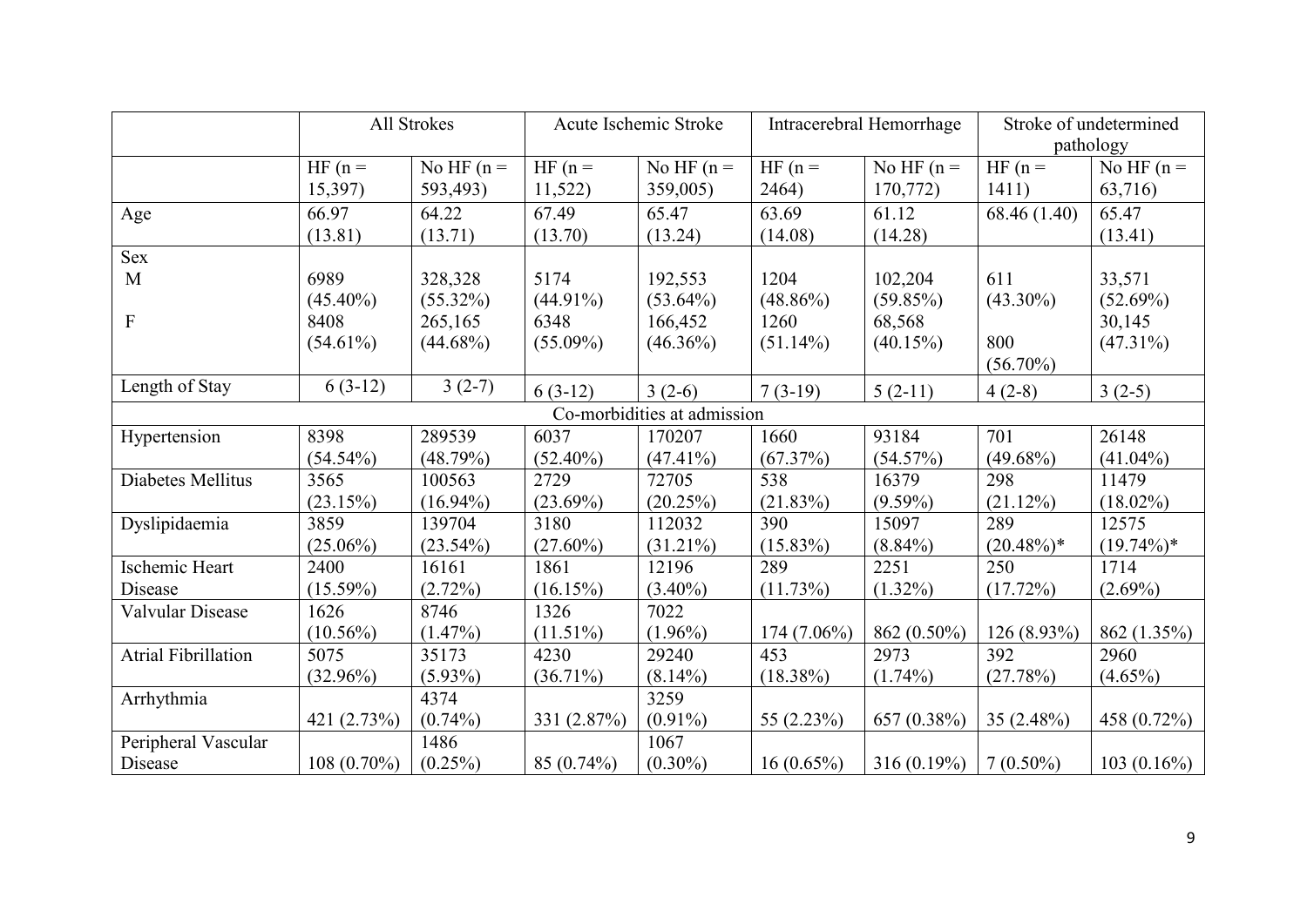| Cancers                  | 103           | 3136        |               | 2094        |                  | 753               |               | 289         |
|--------------------------|---------------|-------------|---------------|-------------|------------------|-------------------|---------------|-------------|
|                          | $(0.67\%)*$   | $(0.53\%)*$ | $89(0.77\%)*$ | $(0.58\%)*$ | $10(0.41\%)*$    | $(0.44\%)*$       | $4(0.28\%)*$  | $(0.45\%)*$ |
| Chronic Obstructive      |               | 10131       |               | 6856        |                  | 2126              |               | 1149        |
| <b>Pulmonary Disease</b> | 756 (4.91%)   | $(1.71\%)$  | 563 (4.89%)   | $(1.91\%)$  | $(4.34\%)$<br>07 | $(1.24\%)$        | $86(6.09\%)$  | $(1.80\%)$  |
| Chronic Kidney           | 2085          | 31173       | 1549          | 21167       | 355              | 6850              | 181           | 3156        |
| Disease                  | $13.54\%$     | $(5.25\%)$  | $(13.44\%)$   | $(5.90\%)$  | $(14.41\%)$      | $(4.01\%)$        | $(12.83\%)$   | $(4.95\%)$  |
| Liver Disease            |               | 7302        |               | 3597        |                  | 3149              |               |             |
|                          | $307(1.99\%)$ | $(1.23\%)$  | 222(1.93%)    | $(1.00\%)$  | $62 (2.52\%)*$   | $(1.84\%)*$       | $23(1.63\%)$  | 556 (0.87%) |
| Anaemia                  | 2190          | 39809       | 1547          | 22748       | 476              | 14071             | 167           | 2990        |
|                          | $(14.22\%)$   | $(6.71\%)$  | $(13.43\%)$   | $(6.34\%)$  | $(19.32\%)$      | $(8.24\%)$        | $(11.84\%)$   | $(4.69\%)$  |
| Alcohol-related          |               | 7129        |               | 3151        |                  | 3485              |               | 493         |
| disorders                | $92(0.60\%)$  | $(1.20\%)$  | 66 $(0.57\%)$ | $(0.88\%)$  | 22(0.89%)        | $(2.04\%)$        | $4(0.28\%)*$  | $(0.77\%)*$ |
| Neurodegenerative        |               | 5811        |               | 4695        |                  |                   |               | 509         |
| disorders                | 251 (1.63%)   | $(0.98\%)$  | 213(1.85%)    | $(1.31\%)$  | 18 (0.73%)       | 607<br>$(0.36\%)$ | $20(1.42\%)*$ | $(0.80\%)*$ |

Table 1. Patient characteristics and co-morbid conditions at hospital admission. Continuous normally disitributed variables (Age) are presented as mean (SD), whilst continuous non-normal variables (length of stay) are presented as median (inter-quartile range). Categorical variables are presented as frequency (percentage). All between-group differences are statistically significant (*P* < 0.01) unless otherwise specified.

\*Between-group difference not statistically significant  $(P > 0.01)$ .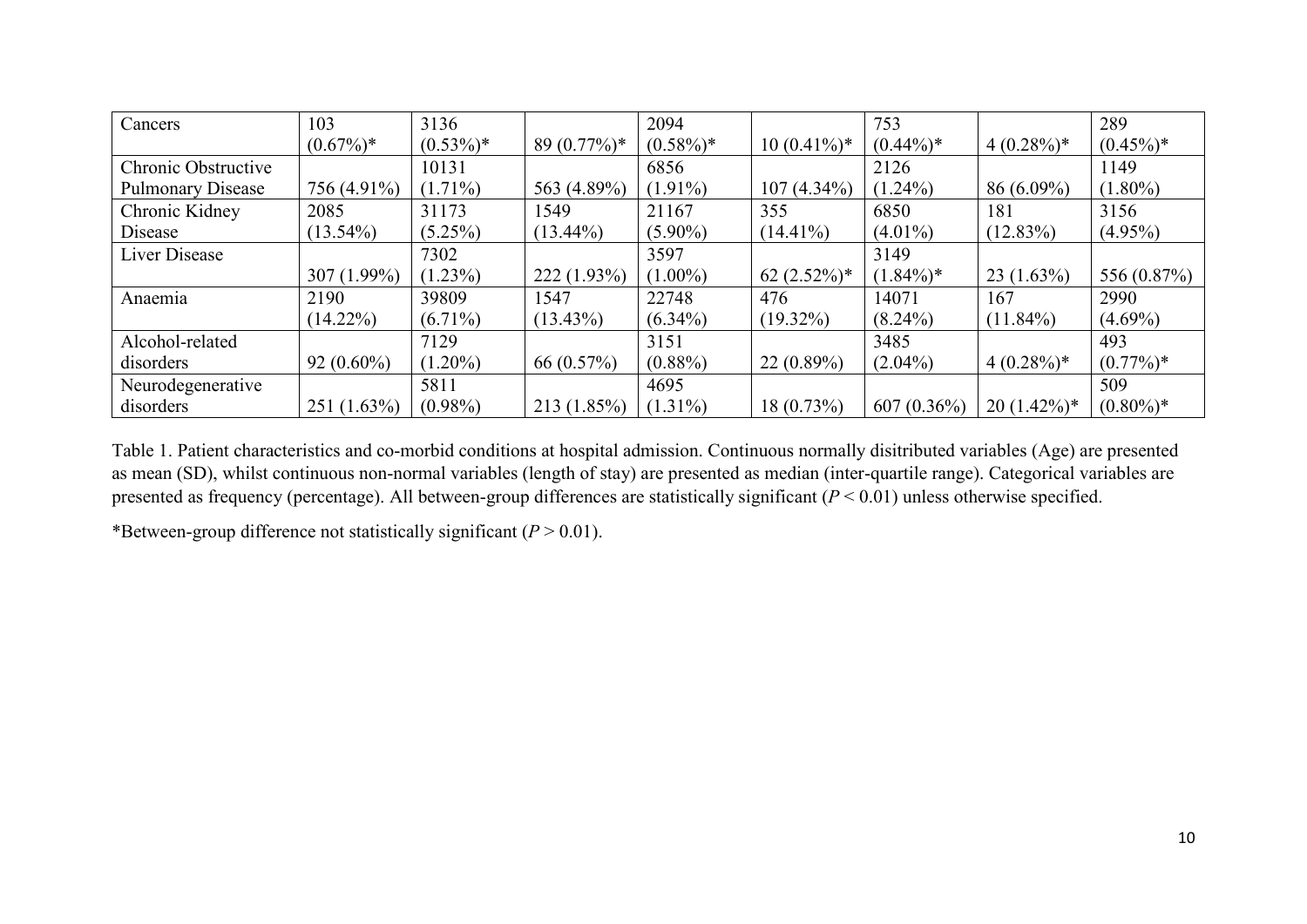|                            |                | All Strokes   | Acute Ischemic Stroke |                           | Intracerebral Hemorrhage |              | Stroke of undetermined<br>pathology |                |
|----------------------------|----------------|---------------|-----------------------|---------------------------|--------------------------|--------------|-------------------------------------|----------------|
|                            | $HF(n =$       | No HF $(n =$  | $HF(n =$              | No HF $(n =$              | $HF(n =$                 | No HF $(n =$ | $HF(n =$                            | No HF $(n =$   |
|                            | 15,397)        | 593,493)      | 11,522                | 359,005)                  | 2464)                    | 170,772)     | 1411)                               | 63,716)        |
|                            |                |               |                       | Admission parameters      |                          |              |                                     |                |
| Fever                      |                | 4214          | 102                   | 2646                      |                          | 1121         |                                     | 447            |
|                            | 147 (0.95%)    | $(0.71\%)$    | $(0.89\%)*$           | $(0.74\%)*$               | $27(1.10\%)*$            | $(0.66\%)*$  | $18(1.28\%)*$                       | $(0.70\%)*$    |
| Hyperglycaemia             |                | 7328          | 179                   | 4936                      |                          | 1834         |                                     | 558            |
|                            | 231 (1.50%)    | $(1.23\%)$    | $(1.55\%)*$           | $(1.37\%)*$               | 30 $(1.22\%)^*$          | $(1.07\%)*$  | $22(1.56\%)*$                       | $(0.88\%)*$    |
| Hypoglycaemia              |                | 6958          |                       | 4683                      |                          | 1544         |                                     |                |
|                            | 360 (2.34%)    | $(1.17\%)$    | 291 (2.53%)           | $(1.30\%)$                | 39 (1.58%)               | $(0.90\%)$   | 30(2.13%)                           | 731 (1.15%)    |
|                            |                |               |                       | In-hospital complications |                          |              |                                     |                |
| Death                      | 3766           | 84645         | 2602                  | 28357                     | 989                      | 52850        | 175                                 | 3438           |
|                            | $(24.46\%)$    | $(14.26\%)$   | (22.58%)              | $(7.90\%)$                | $(40.14\%)$              | $(30.95\%)$  | $(12.40\%)$                         | $(5.40\%)$     |
| Recurrent stroke           | 26             | 1238          | 17                    | 696                       | 6                        | 378          | $\overline{3}$                      | 164            |
| <b>Respiratory Failure</b> | 3041           | 53090         | 2305                  | 21440                     | 595                      | 29977        |                                     | 1673           |
|                            | (19.75%)       | $(8.95\%)$    | $(20.01\%)$           | $(5.97\%)$                | (24.15%)                 | $(17.55\%)$  | 141 (9.99%)                         | $(2.63\%)$     |
| Pneumonia                  | 3088           | 43936         | 2281                  | 21845                     | 613                      | 19620        | 194                                 | 2471           |
|                            | $(20.06\%)$    | $(7.40\%)$    | $(19.80\%)$           | $(6.08\%)$                | $(24.88\%)$              | (11.49%)     | (13.75%)                            | $(3.88\%)$     |
| Sepsis                     | 1161           | 17061         |                       | 9996                      |                          | 5878         |                                     | 1187           |
|                            | $(7.54\%)$     | (2.87%)       | 881 (7.65%)           | (2.78%)                   | 195 (7.91%)              | $(3.44\%)$   | 85 (6.02%)                          | $(1.86\%)$     |
| Shock                      |                | 4537          |                       | 1964                      |                          | 2309         |                                     |                |
|                            | 429 (2.79%)    | $(0.76\%)$    | 347 (3.01%)           | $(0.55\%)$                | 57 $(2.31\%)$            | $(1.35\%)$   | 25(1.77%)                           | 264 $(0.41\%)$ |
| Myocardial Infarction      |                | 2139          |                       | 1600                      |                          |              |                                     |                |
|                            | 777 (5.05%)    | $(0.36\%)$    | 619 (5.37%)           | $(0.45\%)$                | 101 $(4.10\%)$           | 389 (0.23%)  | 57 (4.04%)                          | $150(0.24\%)$  |
| Acute Kidney Injury        | 1790           | 18717         | 1408                  | 12587                     | 268                      | 4881         |                                     | 1249           |
|                            | $(11.63\%)$    | (3.15%)       | $(12.22\%)$           | $(3.51\%)$                | $(10.88\%)$              | $(2.86\%)$   | $114(8.08\%)$                       | $(1.96\%)$     |
| Coma                       |                | 2532          |                       | 1194                      |                          | 1114         |                                     | 224            |
|                            | 101 $(0.66\%)$ | $(0.43\%)$    | 67(0.58%)             | $(0.33\%)$                | $23(0.93\%)*$            | $(0.65\%)*$  | $11(0.78\%)*$                       | $(0.35\%)*$    |
| Pulmonary Oedema           | 184 (1.20%)    | $644(0.11\%)$ | $121(1.05\%)$         | 341 (0.09%)               | 48 (1.95%)               | 263 (0.15%)  | $15(1.06\%)$                        | 40 $(0.06\%)$  |
| In-hospital procedures     |                |               |                       |                           |                          |              |                                     |                |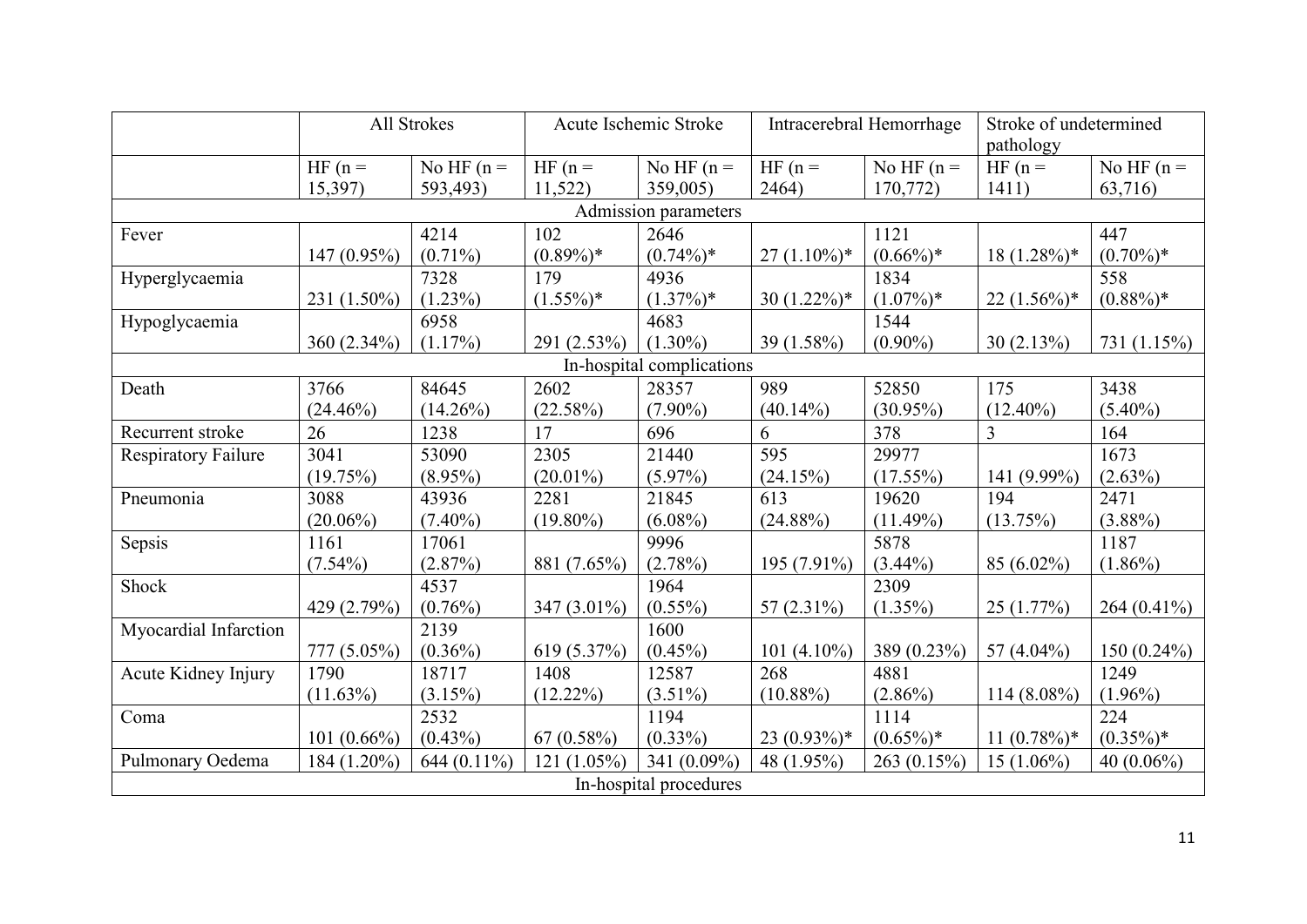| Mechanical       | 4912          | 114710        | 3412         | 42179          | 1274         | 68272           | 226          | 4259           |
|------------------|---------------|---------------|--------------|----------------|--------------|-----------------|--------------|----------------|
| Ventilation      | $(31.90\%)$   | $(19.33\%)$   | $(29.61\%)$  | (11.75%)       | $(51.70\%)$  | $(39.98\%)$     | $(16.02\%)$  | $(6.68\%)$     |
| Tracheostomy     |               | 20028         |              | 5364           | 336          | 14151           |              |                |
|                  | 858 (5.57%)   | $(3.37\%)$    | 488 (4.24%)  | $(1.49\%)$     | $(13.64\%)$  | $(8.29\%)$      | $34(2.41\%)$ | 513 $(0.81\%)$ |
| Gastrostomy      | $3(0.02\%)*$  | $89(0.01\%)*$ | $3(0.03\%)*$ | 44 $(0.01\%)*$ | $0(0.00\%)*$ | 38 $(0.02\%)$ * | $0(0.00\%)*$ | $7(0.01\%)*$   |
| Thrombolysis     |               | 5776          |              | 5776           |              |                 |              |                |
|                  | $302(2.62\%)$ | $(1.61\%)$    | 302(2.62%)   | $(1.61\%)$     | NA           | NA              | <b>NA</b>    | <b>NA</b>      |
| Echocardiography | 1619          | 14217         | 1426         | 12008          |              | 1427            |              |                |
|                  | $(10.52\%)$   | $(2.40\%)$    | $(12.38\%)$  | $(3.34\%)$     | 115(4.67%)   | $(0.84\%)$      | 78 (5.53%)   | 782 (1.23%)    |

Table 2. Admission parameters, in-hospital complications and procedures. All variables are presented as frequency (percentage). All betweengroup differences are statistically significant (*P* < 0.01) unless otherwise specified.

\*Between-group difference not statistically significant  $(P > 0.01)$ .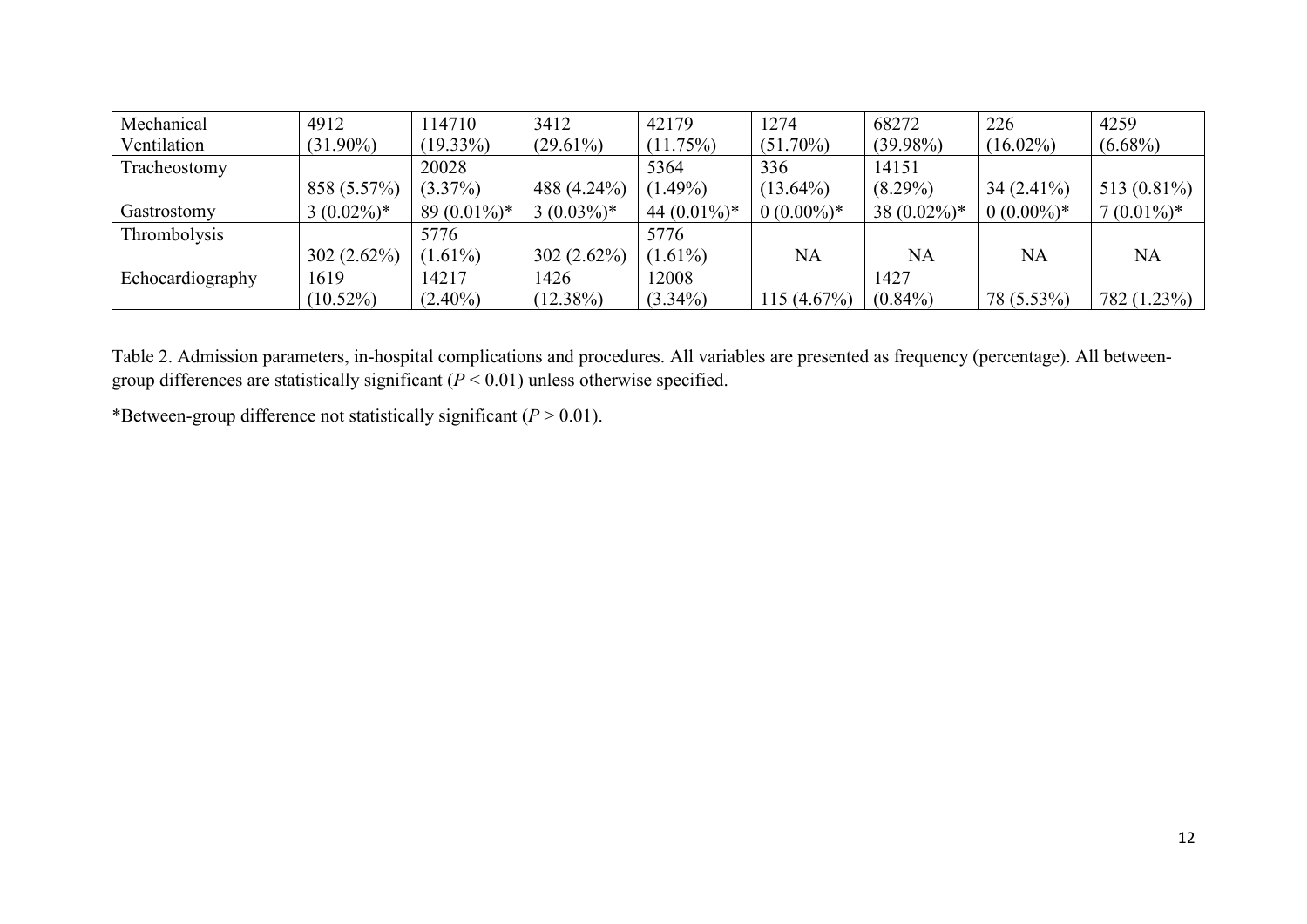Analysis of in-hospital mortality

The results of the multivariable logistic regressions with in-hospital death as the outcome are illustrated in Table 3. Pre-existing HF was associated with increased odds of inhospital death in all 4 models. Overall, there was an increase in odds, whilst the models fitted separately for each stroke type showed the biggest effect in AIS followed by strokes of undetermined pathology and ICH.

|                        | Death in hospital   |           |  |  |  |
|------------------------|---------------------|-----------|--|--|--|
|                        | OR [99%CI]          | $P$ value |  |  |  |
| All strokes            | $1.74[1.65-1.83]$   | < 0.001   |  |  |  |
| Acute Ischemic Stroke  | $2.26[2.12 - 2.41]$ | < 0.001   |  |  |  |
| Intracerebral          |                     |           |  |  |  |
| Haemorrhage            | 1.39[1.24-1.55]     | < 0.001   |  |  |  |
| Stroke of undetermined | $1.75[1.40-2.20]$   | < 0.001   |  |  |  |
| pathology              |                     |           |  |  |  |

**Table 3**. Influence of pre-existing Heart Failure on stroke mortality in hospital (results of multivariable logistic regression with no HF as reference category; adjusted for the covariates shown in Supplementary Tables 1 & 2.). Results in **bold** are statistically significant  $(P < 0.01)$ .

Analysis of long-term post-discharge mortality

All patients were followed up for a maximum 4108 days for this outcome. Patients with ischaemic, haemorrhagic and undetermined strokes were followed up for a median (95% CI) of 1518 (1511-1525), 1731 (1715-1745) and 2409 (2385-2431) days, respectively. Supplementary Table 2 details the predictors which were included in each model and those that were introduced as time-varying covariates. Co-morbid HF was significantly associated with an excess mortality risk in all the stroke categories, as well as overall. For strokes of undetermined pathology, the HR [99%CI] was 2.01[1.88-2.15], whilst for AIS HR =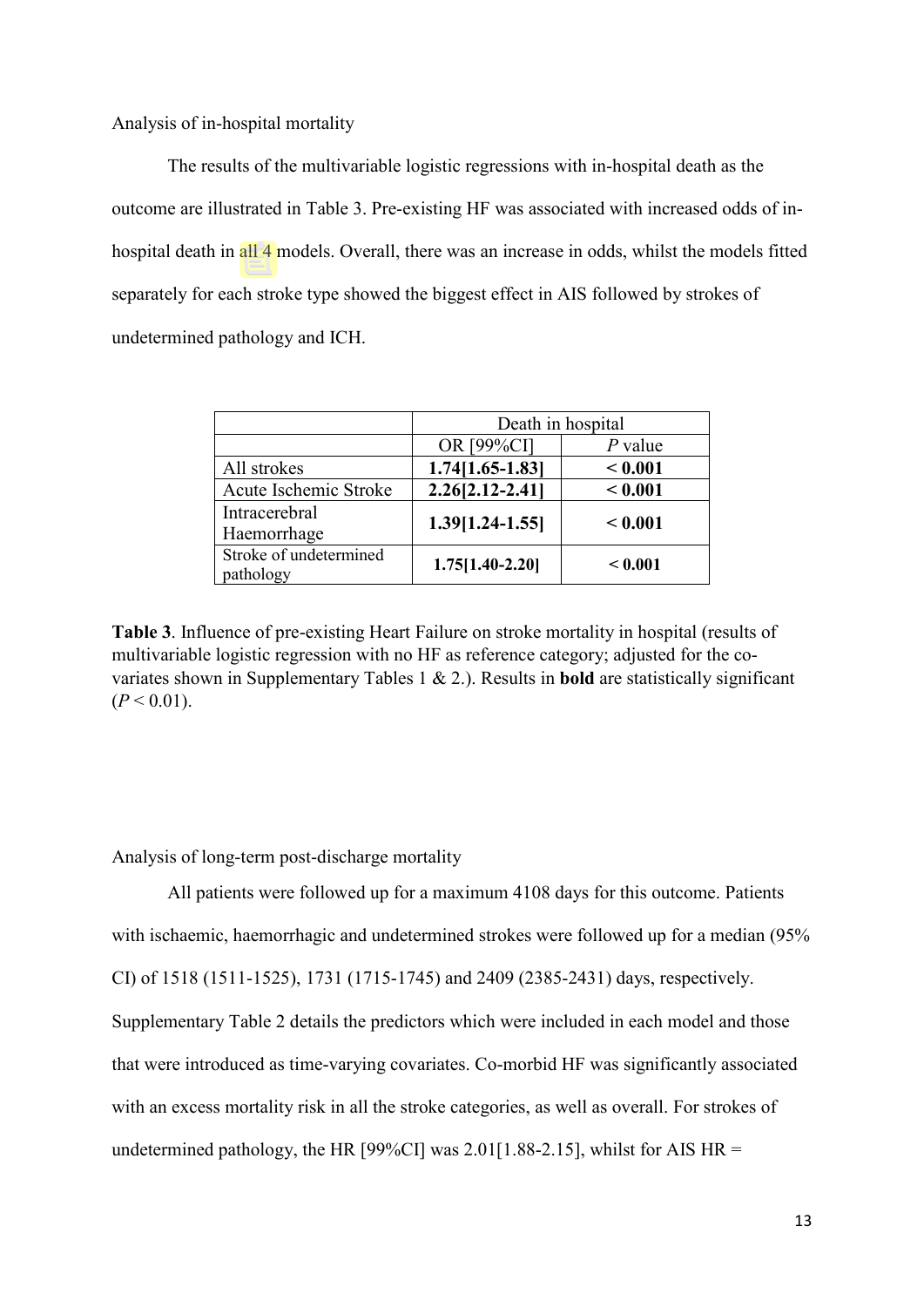1.97[1.92-2.03]. Because the HR was calculated for ICH patients using RCS, the resulting function was not constant with time, and is illustrated in Supplementary Figure 1. This estimate is significant throughout most of the follow-up period. The HR becomes significant on the 13<sup>th</sup> day post-discharge HR (t=13) = 1.31[1.04-1.64], after which it increases to a maximum at the end of the follow-up period HR  $(t = 4108) = 2.56[2.03-3.22]$ .

Supplementary Figure 2 and Supplementary Table 3 illustrate the predicted survival functions stratified by HF status and stroke type. Overall, the survival rate is about half for those with HF who survived the index stroke compared to their counterparts without HF.

#### Analysis of long-term post-discharge mortality and recurrence

For both mortality and recurrence, all patients were followed-up for a maximum of 4108 days. For the mortality outcome, patients with ischaemic and haemorrhagic strokes were followed up for a median (95%CI) of 1583 (1577-1590) and 1802 (1792 – 1814) days, respectively. For the recurrent stroke outcome, patients with ischaemic and haemorrhagic strokes were followed up for a median  $(95\%CI)$  of 875  $(862 - 887)$  and 778  $(767 - 789)$ , respectively. Median follow-up times and 95% confidence intervals were calculated using the reverse Kaplan-Meier method. Supplementary Figure 3 illustrates the first-ever stroke patient population, stratified by stroke type. A total of 302,603 first AIS patients survived to hospital discharge without a recurrent event. Recurrent AIS occurred in 32,036 patients (10.59%). A total of 128,850 (42.58%) patients died during follow-up, 112,073 (37.04%) after their firstever stroke and 16,777 (5.54%) after their recurrent AIS. We recorded 96,060 first-ever ICH patients who survived to hospital discharge without having experienced stroke recurrence. Recurrent ICH occurred in 7548 (7.86%) patients. A total of 45,335 (47.19%) patients died during follow-up, 40,609 (42.27%) after their first-ever ICH, and 4726 (4.92%) after their recurrent bleed.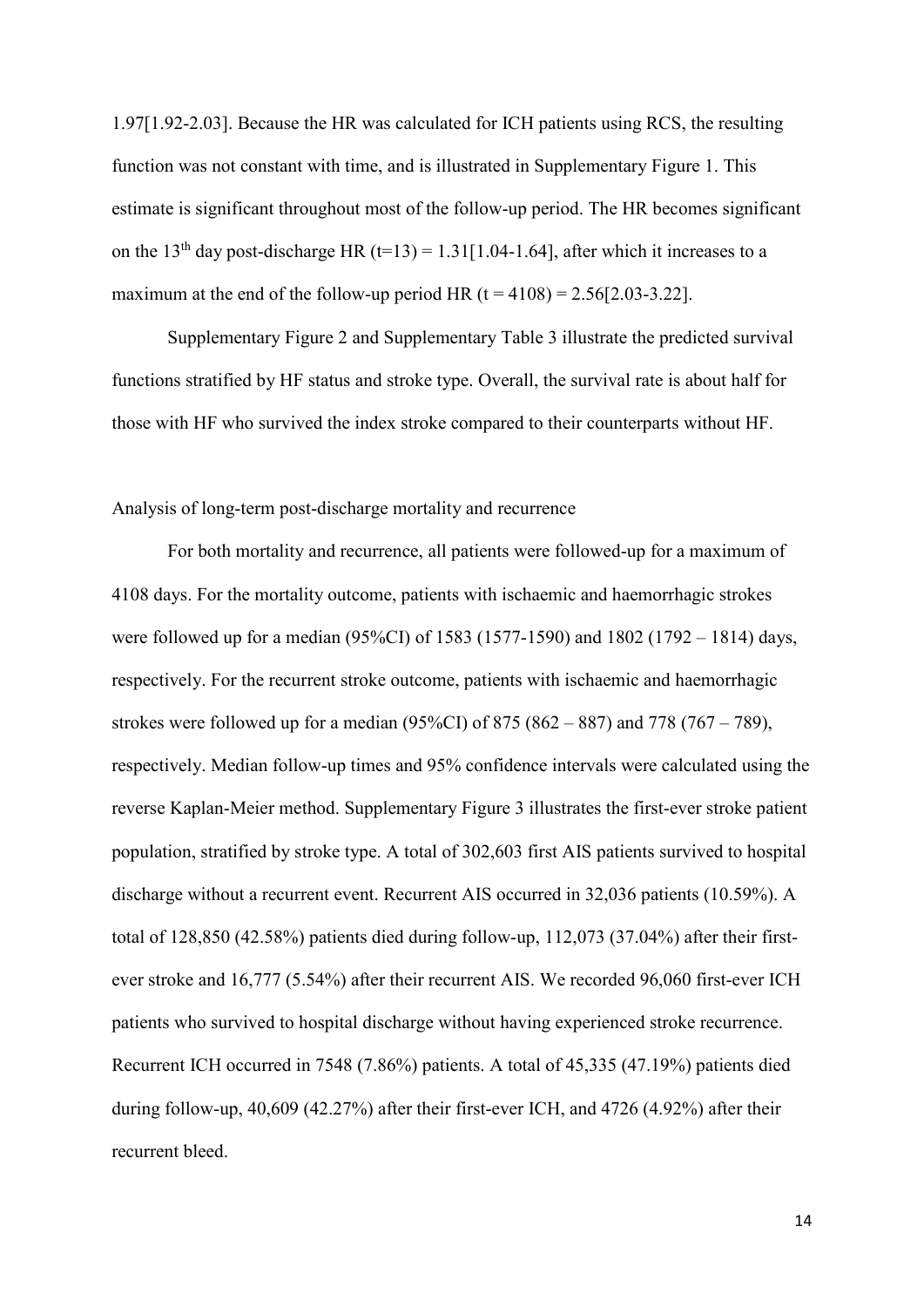Supplementary Table 4 displays the variables included in the models constructed for each transition and those that were introduced as time-updated variables.

Supplementary Figure 4, Supplementary Table 5 and Figure 3 illustrate the predicted recurrence-free survival, recurrence and mortality probabilities stratified by HF status and stroke type. Supplementary Table 6 illustrates the follow-up post-discharge time when the maximum recurrence probability is reached and its value stratified by HF status and stroke type.

Supplementary Table 7 and Figure 4 illustrate the HRs for each transition for each stroke type, calculated for patients with co-morbid HF (with no HF as reference). For AIS patients the HR function for recurrence was not statistically significant throughout the followup period. In the AIS cohort, the HR for recurrence-free mortality was 1.69[1.64-1.74]. For post-recurrence death, HR = 1.45[1.34-1.57]. In ICH patients, the HR function for the recurrence outcome was not statistically significant except for the period between the  $157<sup>th</sup>$ and the 1158th days post-discharge. The maximum value of the HR during this period was HR  $(t=387) = 1.79[1.18-2.73]$ . For the recurrence-free mortality outcome, the HR function was not significant for the first 89 days post-discharge. Following this period, the value of the HR function increases constantly to a maximum of HR  $(t=4108) = 2.59[2.07-3.26]$  at the end of the period. HF was not associated with post-ICH mortality: HR = 1.28[0.99-1.66].

The results of our sensitivity analyses with limited adjustments yielded similar results (Supplementary Figure 5). HF was not associated with AIS recurrence. The HR for post-AIS death was higher,  $HR = 2.01$  [1.95-2.07]. The association between HF and ICH recurrence was significant between the  $31<sup>st</sup>$  and  $1130<sup>th</sup>$  days after discharge, reaching a maximum of HR  $(t=360) = 1.84[1.22-2.77]$ . The association between HF and post-ICH death was significant throughout the follow-up period: the HR function starts from a value of HR ( $t=7$ ) = 1.31[1.03-1.67] immediately after discharge and increases constantly until it reaches a plateau

15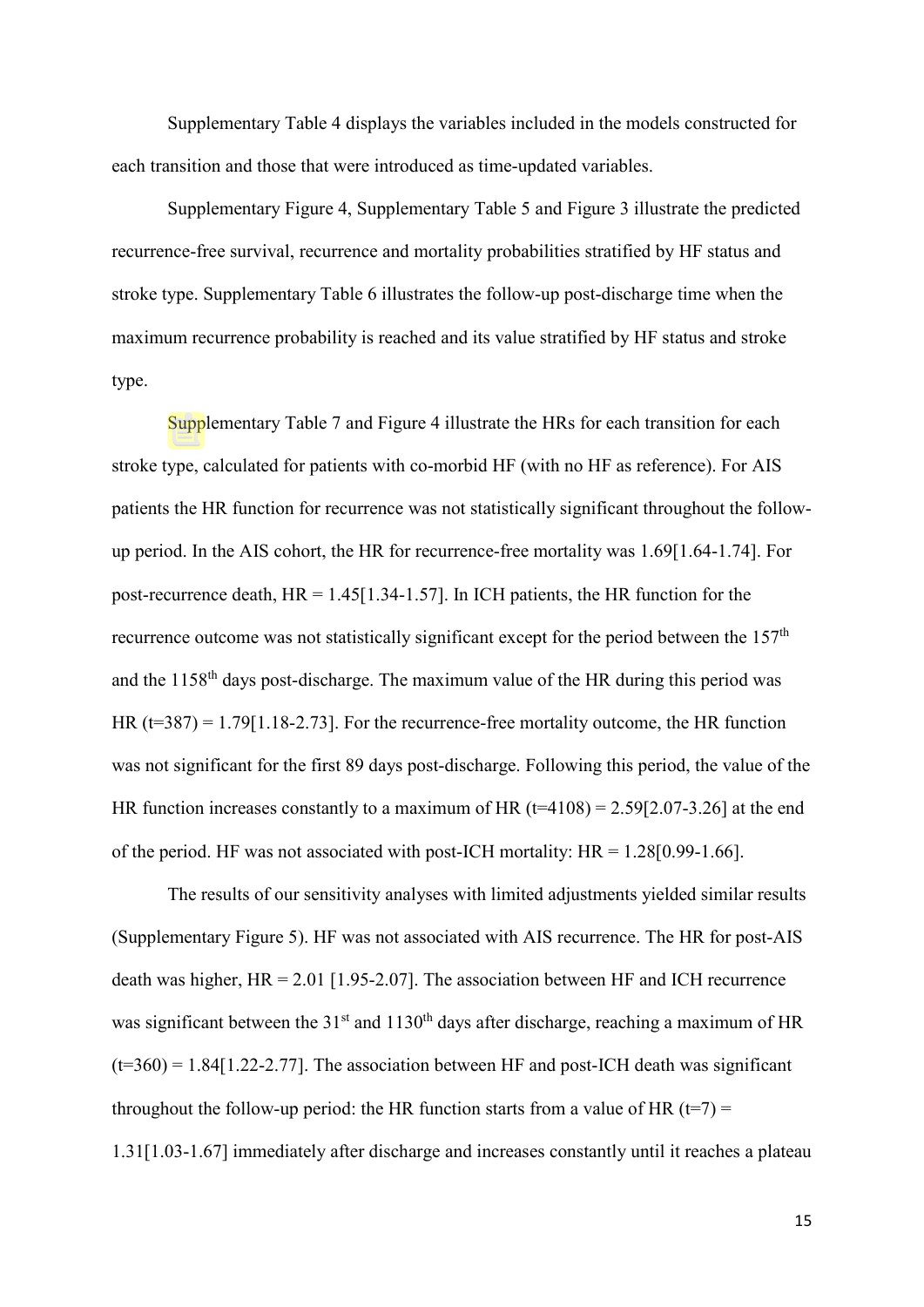at around 1.5 years after discharge HR  $(t=449) = 2.43[2.06-2.86]$ . The function then increases constantly until the end of the follow-up period HR  $(t=4108) = 2.98[2.37-3.75]$ .

#### **DISCUSSION**

Our findings indicate that HF predicts worse mortality outcomes in-hospital and during the long-term follow-up, both before and after stroke recurrence. However, certain important differences between AIS and ICH patients exist. In ICH, HF was not associated with an increased risk of post-discharge death in the very short follow-up (before  $\sim$ 3 months). After this period, the increased risk of death associated with a HF diagnosis was higher for ICH than AIS patients. Comparing the recurrence-free survival probabilities of ICH patients with and without HF, it becomes apparent that these results may arise from the high mortality of ICH patients in the short-term post-discharge period. Our analysis suggests that HF seems to influence outcomes **only** after ICH patients stabilize and their mortality rate decreases. It has been well recognized that intracranial haemorrhagic events can cause serious cardiac side-effects [14], including cardiac failure. It may thus be that ICH patients with co-morbid HF may be more likely to suffer cardiac decompensation, leading to an increased risk of death.

Our statistical models yielded no association between HF and AIS recurrence. HF was associated with recurrent ICH **only** within the first 18 months. This revealed that there may be a 'window' within the first 30 months post-discharge when HF patients with ICH have an increased risk of both recurrent stroke and death, after which only the mortality risk persists.

It is possible that the observed changes in the significance of ICH recurrence, occurring at around 2.5 years post-discharge, may be attributable to the contribution of more severe stroke types. As the patients with a more severe clinical presentation leave the cohort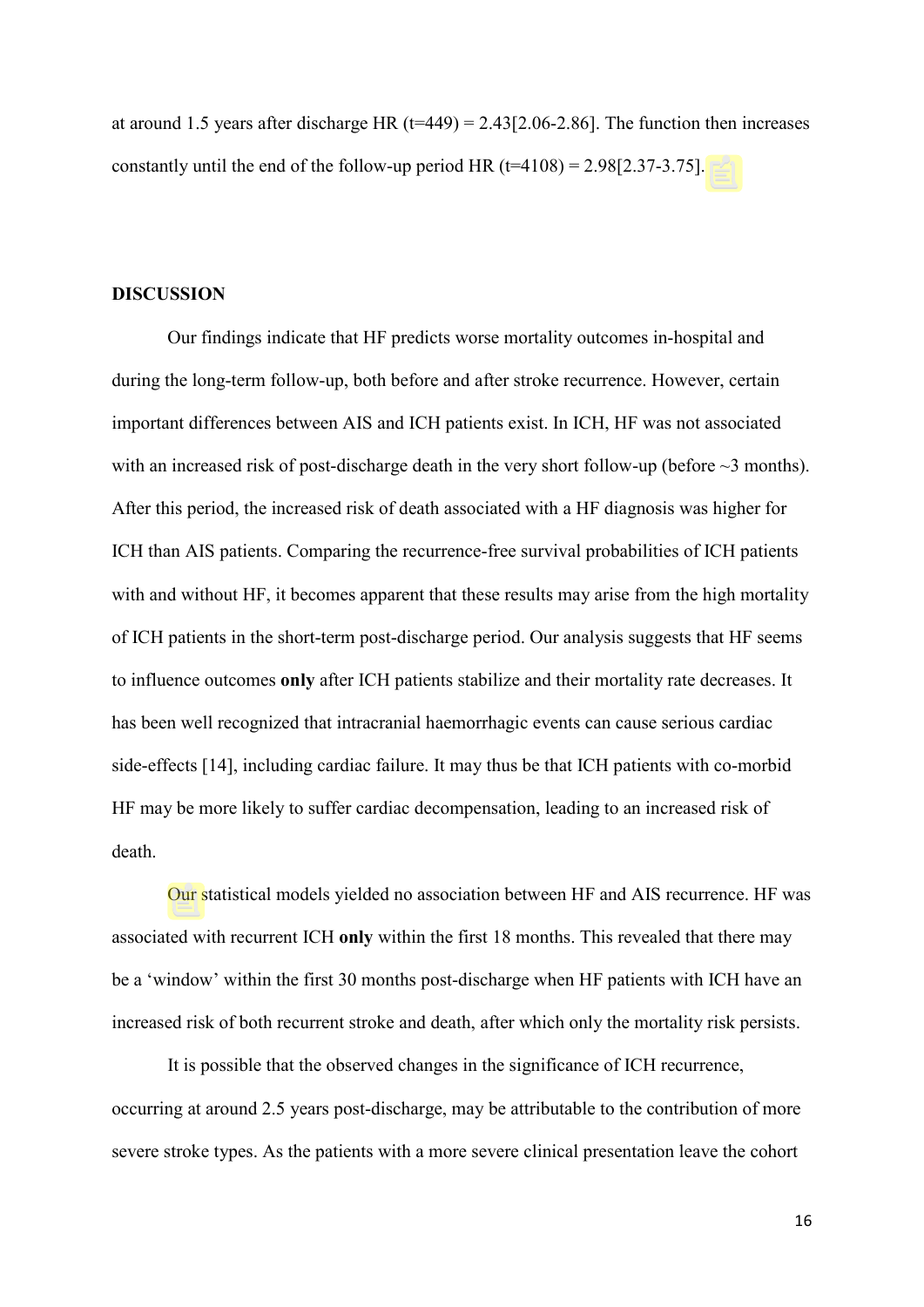(as they die) at  $\sim$  2 years post-discharge, it is likely that this effect diminishes and thus the HR becomes insignificant. Nevertheless, in the absence of an objective measure of stroke severity, our hypothesis cannot be tested. Future work focusing on the impact of HF on stroke outcomes should therefore account for both stroke and HF severity.

The relationship between HF and post-AIS mortality has been previously studied [1, 4-8, 14-20], showing that the co-existent HF increases the mortality risk both in-hospital [5-8, 15] and after discharge [4-8, 16-20].

A previous meta-analysis [1] suggests that there is a two-fold increase in the risk of AIS recurrence associated with co-morbid HF. Nevertheless, our results appear to show that patients with HF were not at a higher risk of recurrent AIS than those without. Whilst this is based on observational data, our results appear to point into a similar direction as the recent COMMANDER HF trial, which showed that rivaroxaban anticoagulation was not associated with a reduction in the rate of stroke in heart failure patients [21].

The data regarding the influence of co-morbid HF on post-ICH mortality is scarce [22]. We have shown that the impact of HF on ICH mortality is substantial, with a two-fold mortality risk increase. Since previous studies on ICH recurrence [23, 24] have only focused on the radiological characteristics of the primary event, we are the first to evaluate the influence of co-morbid HF on ICH recurrence in the long-term.

The mechanisms behind the association between HF and ICH recurrence remain nevertheless unclear. It may simply be that HF patients are more likely to receive antithrombotic therapy [2] due to underlying co-morbidities (coronary artery disease, valvular disease and atrial fibrillation), thus rendering these patients more prone to haemorrhagic events [25, 26]. Whilst we were unable to explore this further in the current analysis, our results suggest that caution should be exerted with HF management strategies that may cause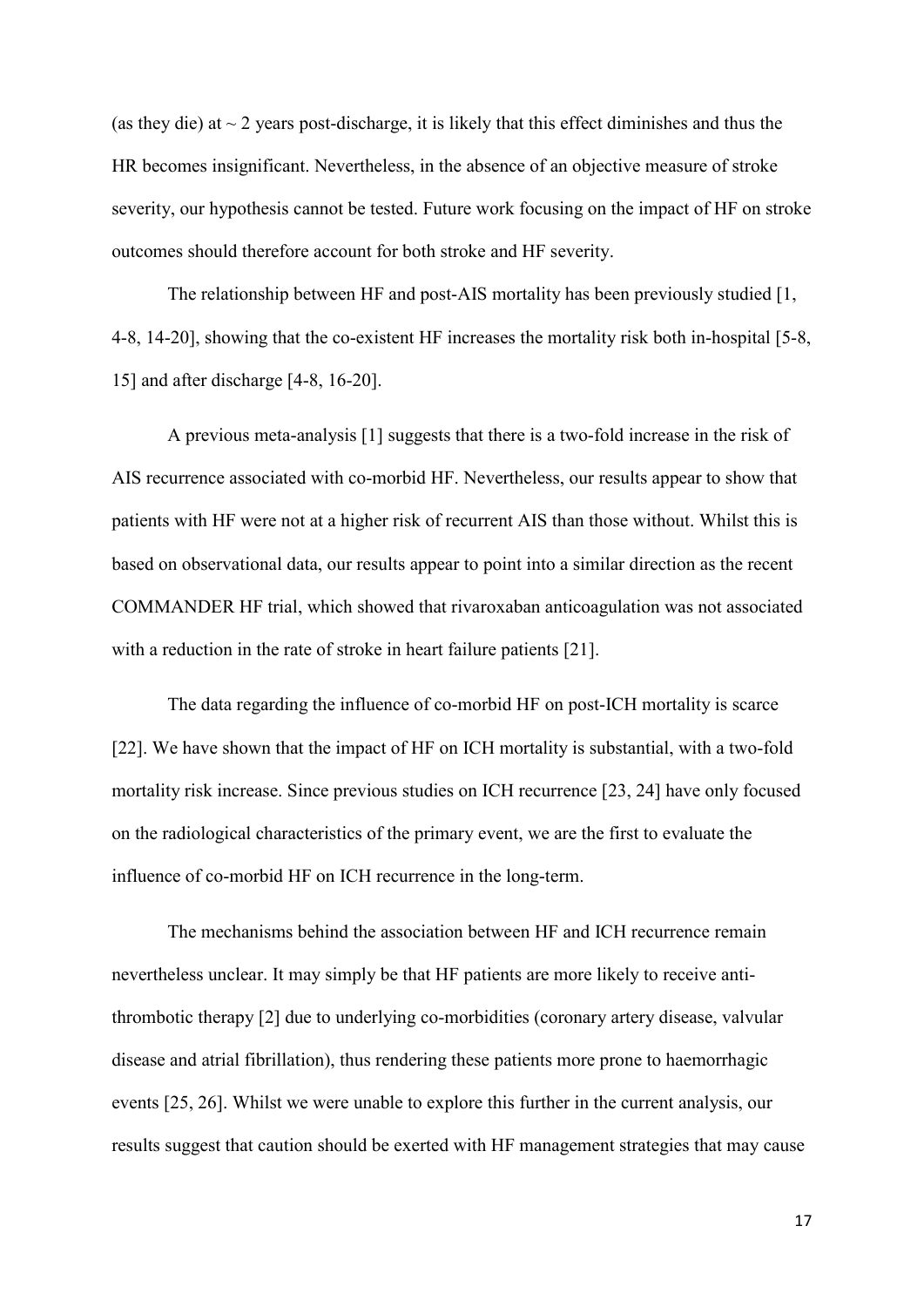haematological disturbances in patients with ICH. A balanced risk-vs-benefit approach may thus be desirable in the first 18 months after the acute event.

Our study has several strengths. We have utilized a prospectively-identified multicentre national cohort, thus minimising the potential selection bias. To the best of our knowledge, this is the first study to differentially analyse the relationship between HF and long-term outcomes of AIS and ICH. Our analysis provides granular insight regarding the dynamic nature of the HF-associated increased risk of death and event recurrence. This has so far not been possible in previous studies. By employing multi-state survival methods and modelling the transition probabilities using flexible parametric techniques, we have managed to overcome the limitations of classical survival analysis models [27]. Furthermore, we have also estimated the absolute probabilities of recurrence-free survival, recurrence and death for both AIS and ICH, stratified by the HF status. By updating any post-discharge HF diagnoses in our statistical models, we have more accurately captured the real distribution of this comorbidity in our population. We have for the first time illustrated the time-varying nature of the excess mortality and recurrence risk associated with co-morbid HF in both stroke types. We are the very first study assessing the relationship between HF and cerebrovascular disease in Asians, population in which stroke epidemiology is markedly different [28, 29].

We acknowledge certain limitations. Having based all of our analyses on insurance data, case ascertainment was performed using ICD10 codes. We thus lack data regarding stroke severity and the clinical characteristics of HF (severity, ejection fraction, aetiology). Given that stroke severity may be an important determinant of post-stroke prognosis, it may be not be possible to confirm a direct relationship between HF and adverse stroke outcomes. Furthermore, our data may not be applicable in other populations and different healthcare systems. It is important to underline that our cohort was significantly younger than Western stroke cohorts [5-8]. Nevertheless, the pathophysiological link between HF and stroke is

18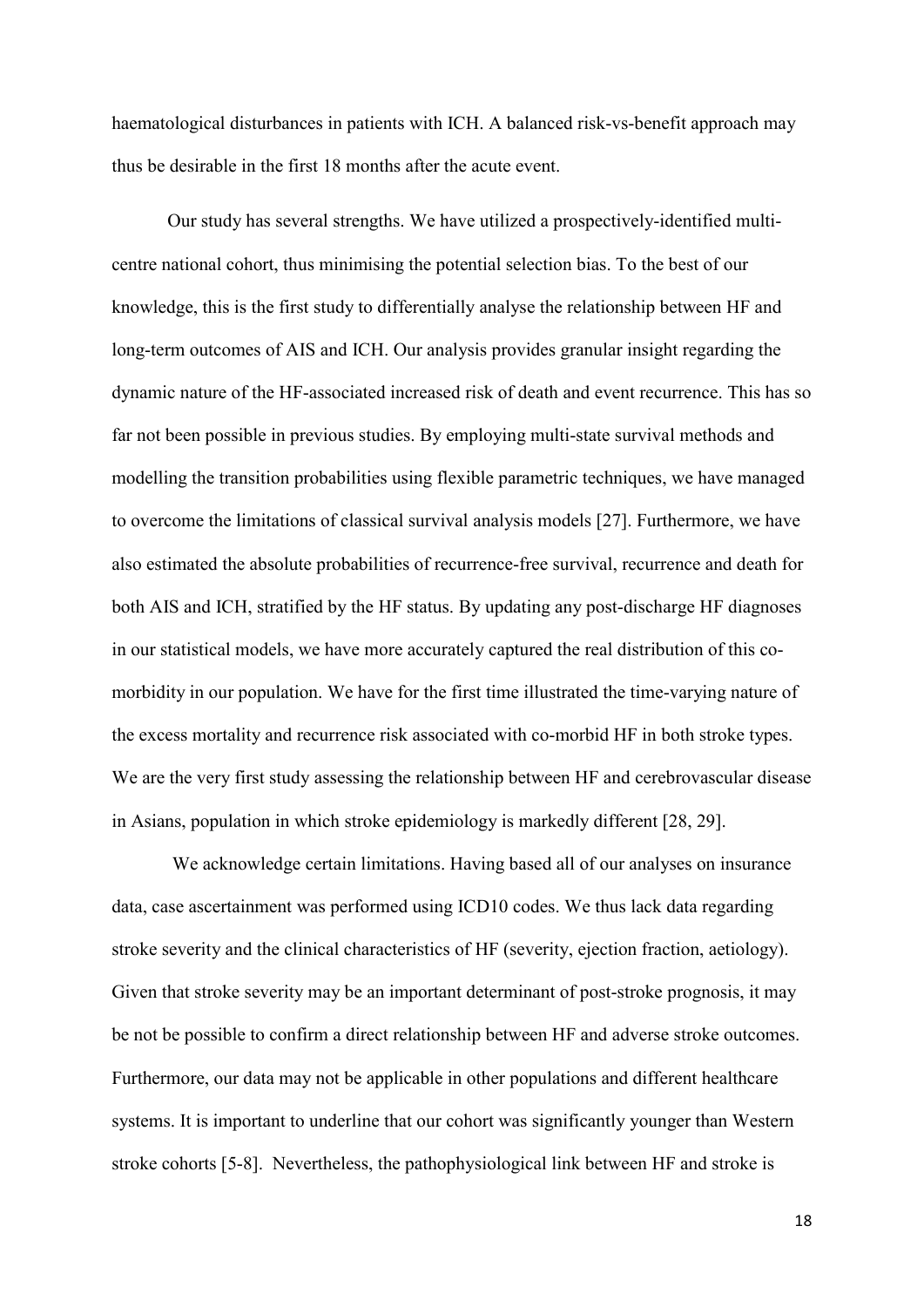unlikely to be significantly different, highlighted by the fact that our results are concordant with previous literature. Our cohort enrolment occurred over 12 years and time-dependent differences may exist in case ascertainment and management. Nevertheless, this remains one of the inherent limitations of long-term follow-up studies. Our data did not include any information regarding post-discharge medications or ancillary procedures and we were thus unable to explore the effect of HF therapy or antithrombotic medication on outcomes. Finally, we were not able to evaluate the causes of death.

In summary, we report for the first time the impact of co-morbid HF on the clinical trajectories of acute stroke patients, providing stroke-type specific prognostic information. We have shown that co-morbid HF significantly increases the risk of in-hospital and postdischarge death in both AIS and ICH, with the effect on ICH patients being more pronounced. Whilst HF was not associated with AIS recurrence, it was associated with ICH recurrence in those surviving beyond 4 months (2 folds increase in RR) within first 30 months. The cautious use of antithrombotic agents may be advised in HF patients with ICH who remain at a high risk of recurrent events within first 30 months of the acute haemorrhagic event.

#### **ACKNOWLEDGEMENTS**

PKM and TAP conceived the study, ST & KS obtained the data and ethical approval. TAP reviewed the literature and carried out statistical analysis under supervision of ADW and ABC. TAP drafted the manuscript and all authors contributed to the interpretation of results and in making an important intellectual contribution to the manuscript. PKM is the guarantor.

#### **SOURCES OF FUNDING**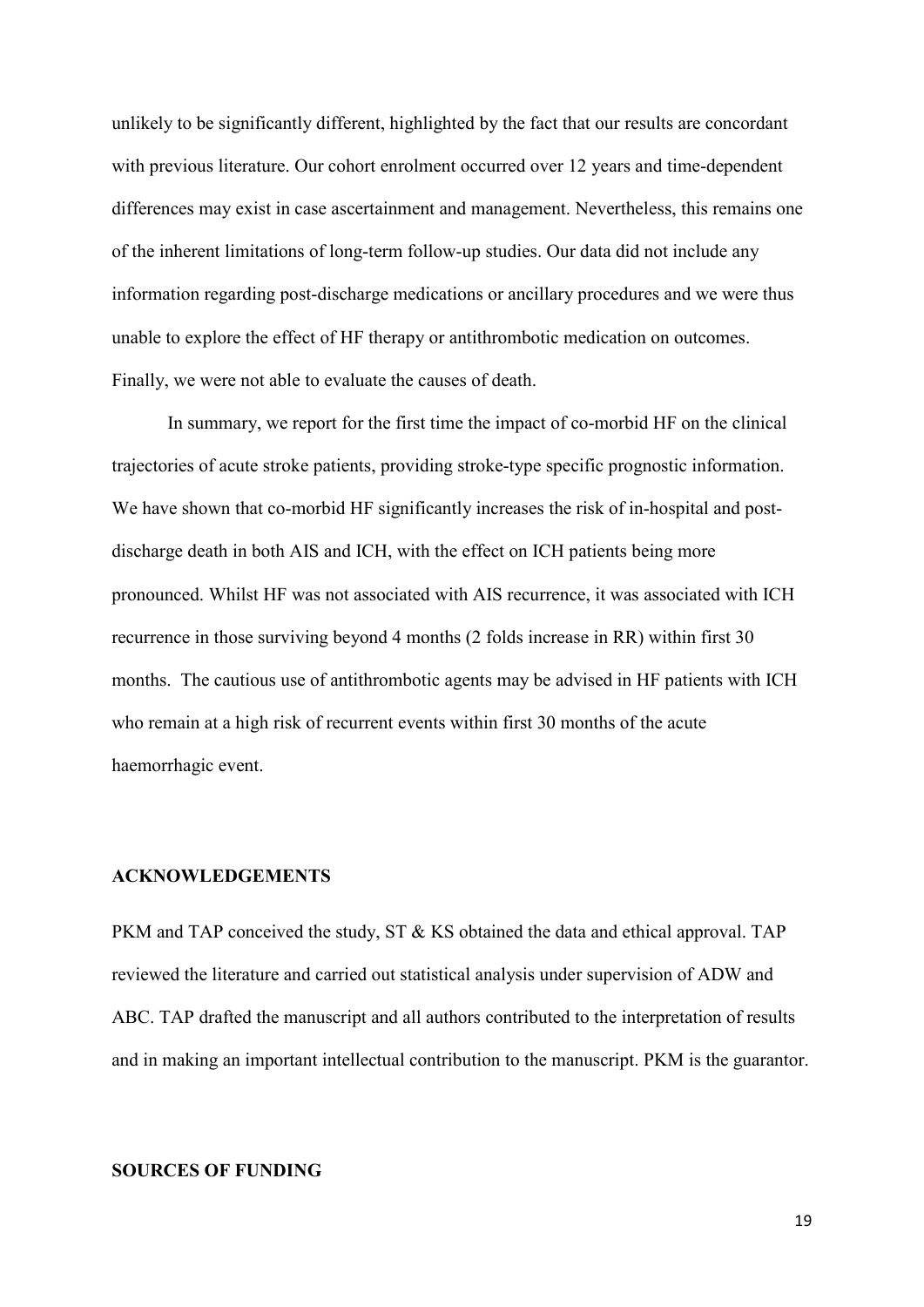TAP received the Gwyn Seymour Aberdeen Summer Research Scholarship (ASRS) to carry out the research. ADW was funded by the Special Educational Scholarship award by the Department of Medicine for the Elderly, NHS Grampian.

# **REFERENCES**

[1]. Katsanos A, et al. Heart failure and the risk of ischemic stroke recurrence: A systematic review and meta-analysis. Journal of the Neurological Sciences. 2016;362:182-187. doi:10.1016/j.jns.2016.01.053.

[2]. Gurbel P, Tantry U. Antiplatelet and Anticoagulant Agents in Heart Failure. JACC: Heart Failure. 2014;2(1):1-14. doi:10.1016/j.jchf.2013.07.007.

[3]. Cuadrado-Godia E, Ois A, Roquer J. Heart Failure in Acute Ischemic Stroke. Current Cardiology Reviews. 2010;6(3):202-213. doi:10.2174/157340310791658776.

[4]. Sharma J, Fletcher S, Vassallo M, Ross I. Cardiovascular disease and outcome of acute stroke: influence of pre-existing cardiac failure. European Journal of Heart Failure.

2000;2(2):145-150. doi:10.1016/s1388-9842(00)00067-2.

[5]. Divani A, Vazquez G, Asadollahi M, Qureshi A, Pullicino P. Nationwide Frequency and Association of Heart Failure on Stroke Outcomes in the United States. Journal of Cardiac Failure. 2009;15(1):11-16. doi:10.1016/j.cardfail.2008.09.001.

[6]. Vemmos K, et al. Stroke aetiology and predictors of outcome in patients with heart failure and acute stroke: a 10-year follow-up study. European Journal of Heart Failure. 2012;14(2):211-218. doi:10.1093/eurjhf/hfr172.

[7]. Milionis H, Faouzi M, Cordier M, D'Ambrogio-Remillard S, Eskandari A, Michel P. Characteristics and early and long-term outcome in patients with acute ischemic stroke and low ejection fraction. International Journal of Cardiology. 2013;168(2):1082-1087. doi:10.1016/j.ijcard.2012.11.036.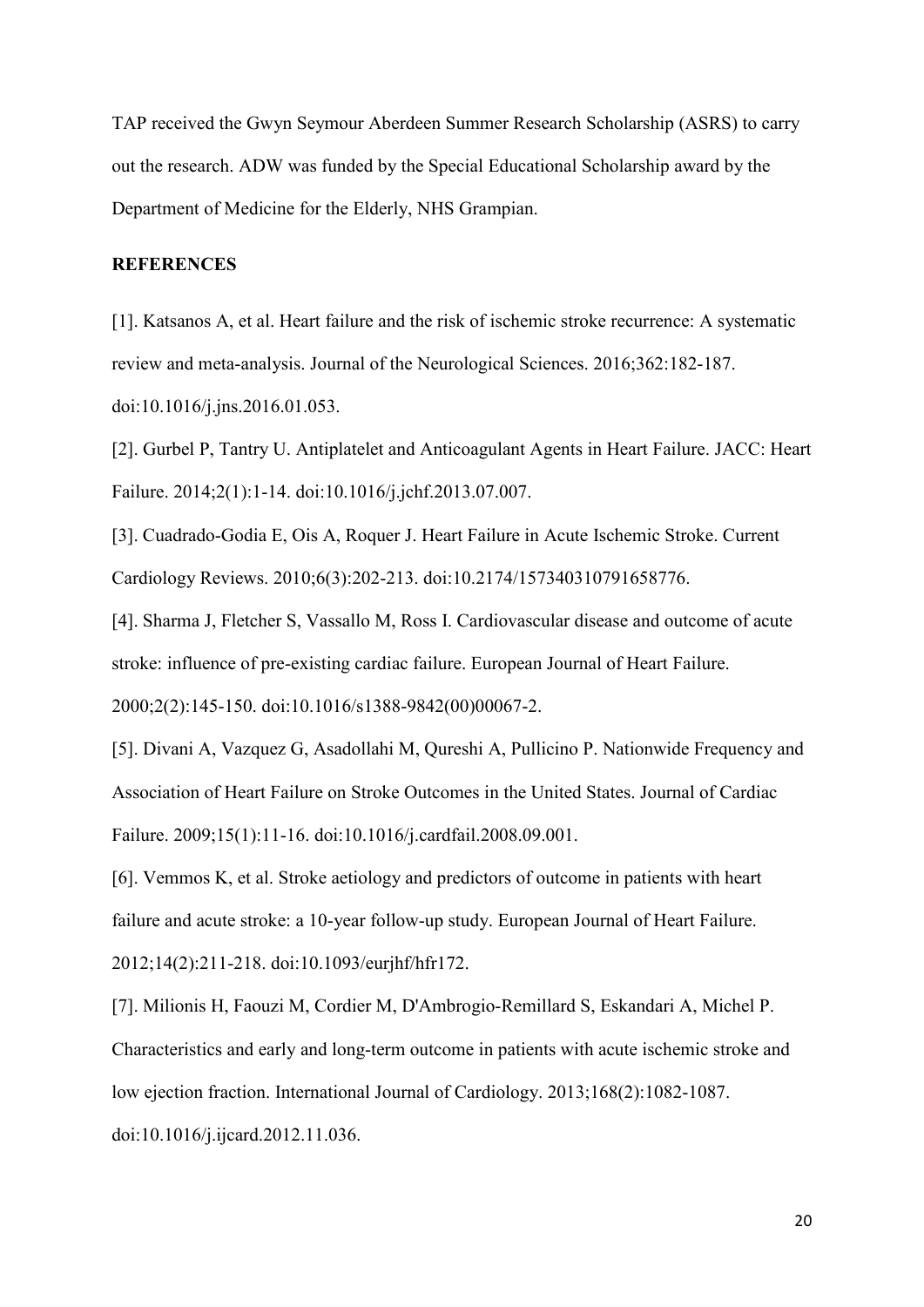[8]. Pongmoragot J, Lee D, Park T, Fang J, Austin P, Saposnik G. Stroke and Heart Failure: Clinical Features, Access to Care, and Outcomes. Journal of Stroke and Cerebrovascular Diseases. 2016;25(5):1048-1056. doi:10.1016/j.jstrokecerebrovasdis.2016.01.013.

[9]. Wood A, et al. Rheumatic Mitral Valve Disease Is Associated With Worse Outcomes in Stroke. Stroke. 2016;47(11):2695-2701. doi:10.1161/strokeaha.116.014512.

[10]. Cumming K, et al. Impact of HIV on inpatient mortality and complications in stroke in Thailand: a National Database Study. Epidemiology and Infection. 2017;145(06):1285-1291. doi:10.1017/s095026881600340x.

[11]. Crowther M, Abrams K, Lambert P. Flexible parametric joint modelling of longitudinal and survival data. Statistics in Medicine. 2012;31(30):4456-4471. doi:10.1002/sim.5644. [12]. Crowther M, Lambert P. Parametric multistate survival models: Flexible modelling allowing transition-specific distributions with application to estimating clinically useful measures of effect differences. Statistics in Medicine. 2017;36(29):4719-4742. doi:10.1002/sim.7448.

[13]. Rutherford M, Crowther M, Lambert P. The use of restricted cubic splines to approximate complex hazard functions in the analysis of time-to-event data: a simulation study. Journal of Statistical Computation and Simulation. 2013;85(4):777-793. doi:10.1080/00949655.2013.845890.

[14]. Putaala J, et al. In-Hospital Cardiac Complications after Intracerebral Hemorrhage. International Journal of Stroke. 2013;9(6):741-746. doi:10.1111/ijs.12180.

[15]. Appelros P, Nydevik I, Seiger A, Terent A. Predictors of Severe Stroke: Influence of Preexisting Dementia and Cardiac Disorders. Stroke. 2002;33(10):2357-2362. [d1.3] [16]. Ois A, et al. Early Arterial Study in the Prediction of Mortality After Acute Ischemic Stroke. Stroke. 2007;38(7):2085-2089. doi:10.1161/strokeaha.107.482950.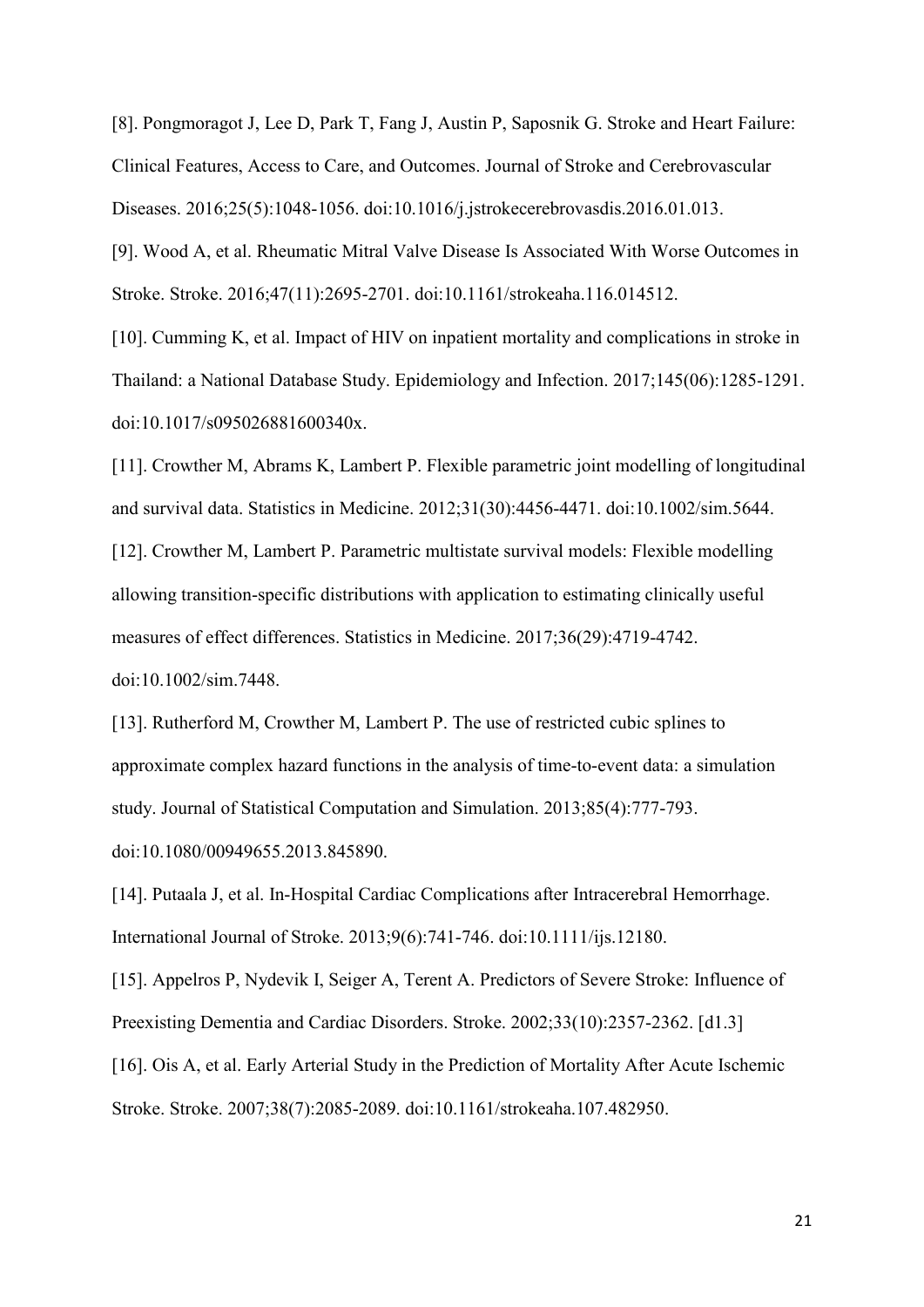[17]. Ois A, et al. Heart failure in acute ischemic stroke. Journal of Neurology. 2008;255(3):385-389. doi:https://doi.org/10.1007/s00415-008-0677-1.

[18]. Kim W, Nah H, Kim D, Cha J. Association between Left Ventricular Dysfunction and Functional Outcomes at Three Months in Acute Ischemic Stroke. Journal of Stroke and Cerebrovascular Diseases. 2016;25(9):2247-2252.

doi:10.1016/j.jstrokecerebrovasdis.2016.05.004.

[19]. Ryu W, et al. Diastolic Dysfunction and Outcome in Acute Ischemic Stroke.

Cerebrovascular Diseases. 2016;41(3-4):148-155. doi:10.1159/000442006.

[20]. Yousufuddin M, et al. Impact of Multiple Chronic Conditions in Patients Hospitalized with Stroke and Transient Ischemic Attack. Journal of Stroke and Cerebrovascular Diseases. 2017;26(6):1239-1248. doi:10.1016/j.jstrokecerebrovasdis.2017.01.015.

[21]. Zannad F, Anker S, Byra W et al. Rivaroxaban in Patients with Heart Failure, Sinus

Rhythm, and Coronary Disease. New England Journal of Medicine. 2018;379(14):1332-

1342. doi:10.1056/nejmoa1808848

[22]. Sacco R, Wolf P, Kannel W, McNamara P. Survival and recurrence following stroke. The Framingham study. Stroke. 1982;13(3):290-295. doi:10.1161/01.str.13.3.290.

[23]. Hill M, Silver F, Austin P, Tu J. Rate of Stroke Recurrence in Patients With Primary Intracerebral Hemorrhage. Stroke. 2000;31(1):123-127. doi:10.1161/01.str.31.1.123.

[24]. Zia E, Engström G, Svensson P, Norrving B, Pessah-Rasmussen H. Three-Year Survival and Stroke Recurrence Rates in Patients With Primary Intracerebral Hemorrhage. Stroke. 2009;40(11):3567-3573. doi:10.1161/strokeaha.109.556324.

[25]. Loscalzo J. From Clinical Observation to Mechanism — Heyde's Syndrome. New England Journal of Medicine. 2012;367(20):1954-1956. doi:10.1056/nejmcibr1205363.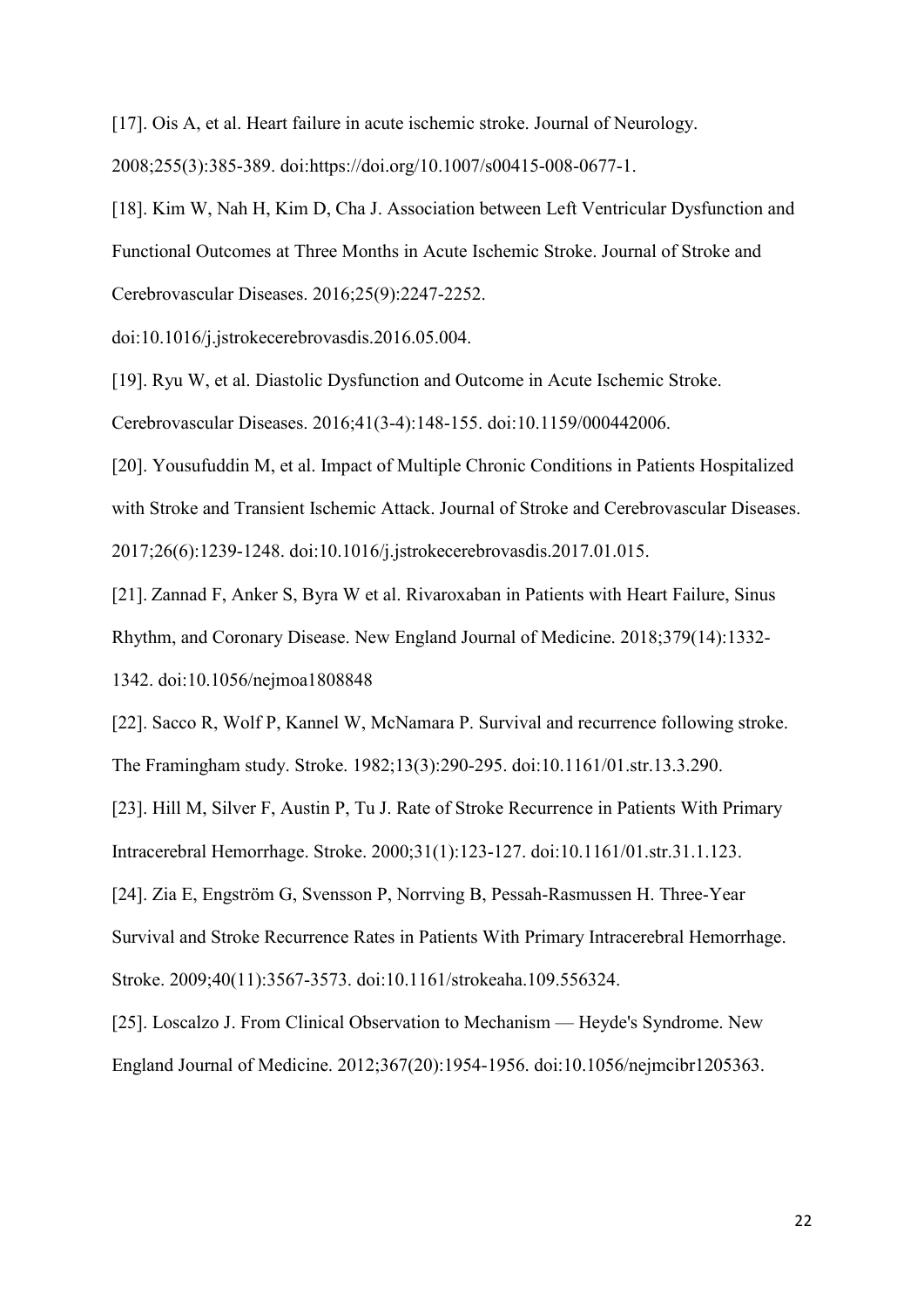[26]. Blackshear J, et al. Shear stress-associated acquired von Willebrand syndrome in patients with mitral regurgitation. Journal of Thrombosis and Haemostasis.

2014;12(12):1966-1974. doi:10.1111/jth.12734.

[27]. Royston P, Parmar M. Flexible parametric proportional-hazards and proportional-odds models for censored survival data, with application to prognostic modelling and estimation of treatment effects. Statistics in Medicine. 2002;21(15):2175-2197. doi:10.1002/sim.1203. [28]. Burke T, Venketasubramanian R. The Epidemiology of Stroke in the East Asian Region: A Literature-Based Review. International Journal of Stroke. 2006;1(4):208-215. [29]. Mehndiratta M, Khan M, Mehndiratta P, Wasay M. Stroke in Asia: geographical variations and temporal trends. Journal of Neurology, Neurosurgery & Psychiatry. 2014;85(12):1308-1312.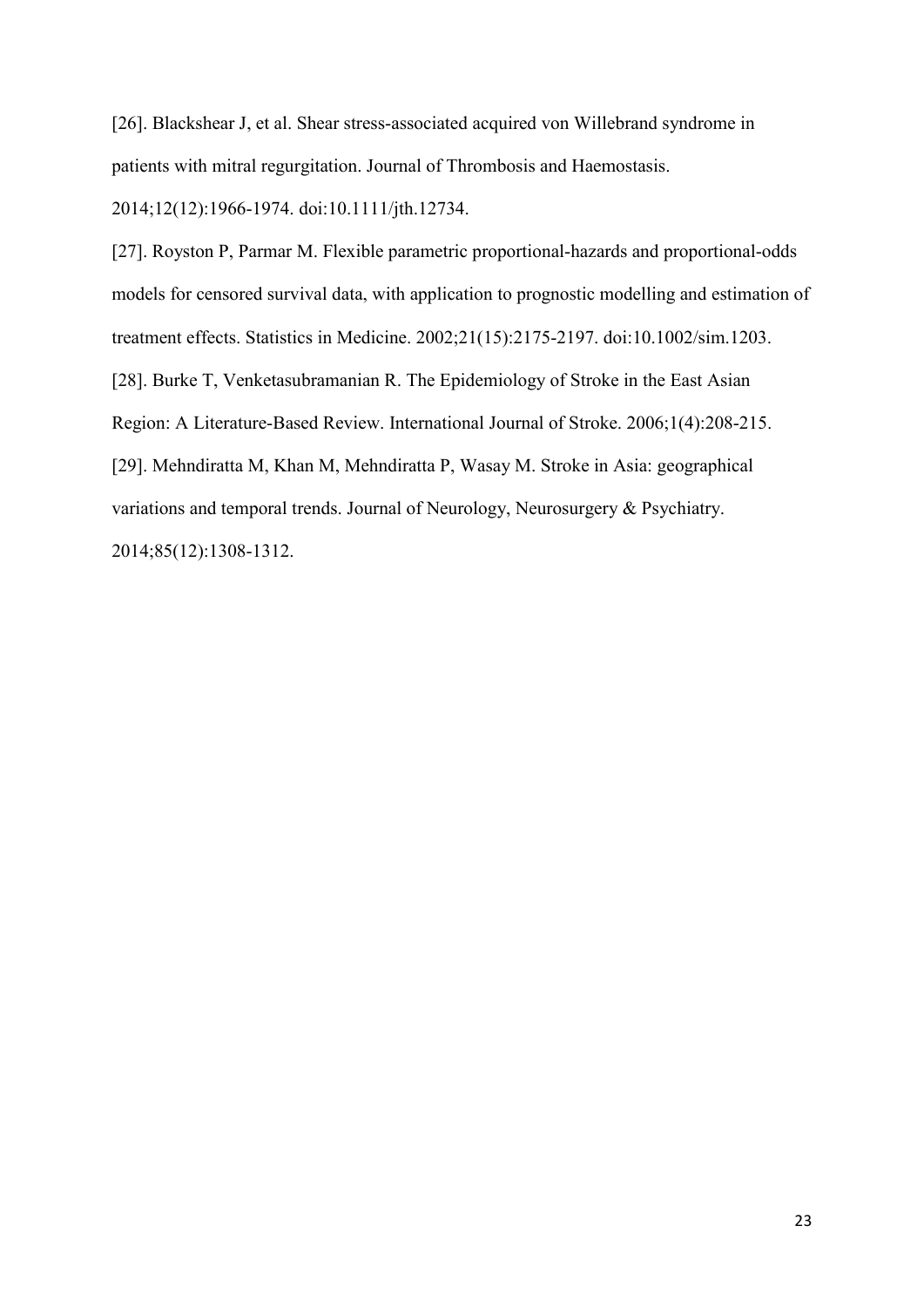# **FIGURE LEGENDS**

**Figure 1**. Transitions used in creating the multistate models.

**Figure 2**. Patient population flowchart.

**Figure 3.** Stacked graphs showing the predicted probabilities of being in each state (recurrence-free survival, recurrence and mortality) stratified for HF status. Separate calculations were performed for each stroke type.

**Figure 4.** Hazard Ratio (HR) functions plotted against the post-discharge follow-up time. The solid line represents the point estimate, whilst the shaded area is bound by the limits of the 99% confidence interval. The dashed line represents the reference line  $(HR = 1)$ .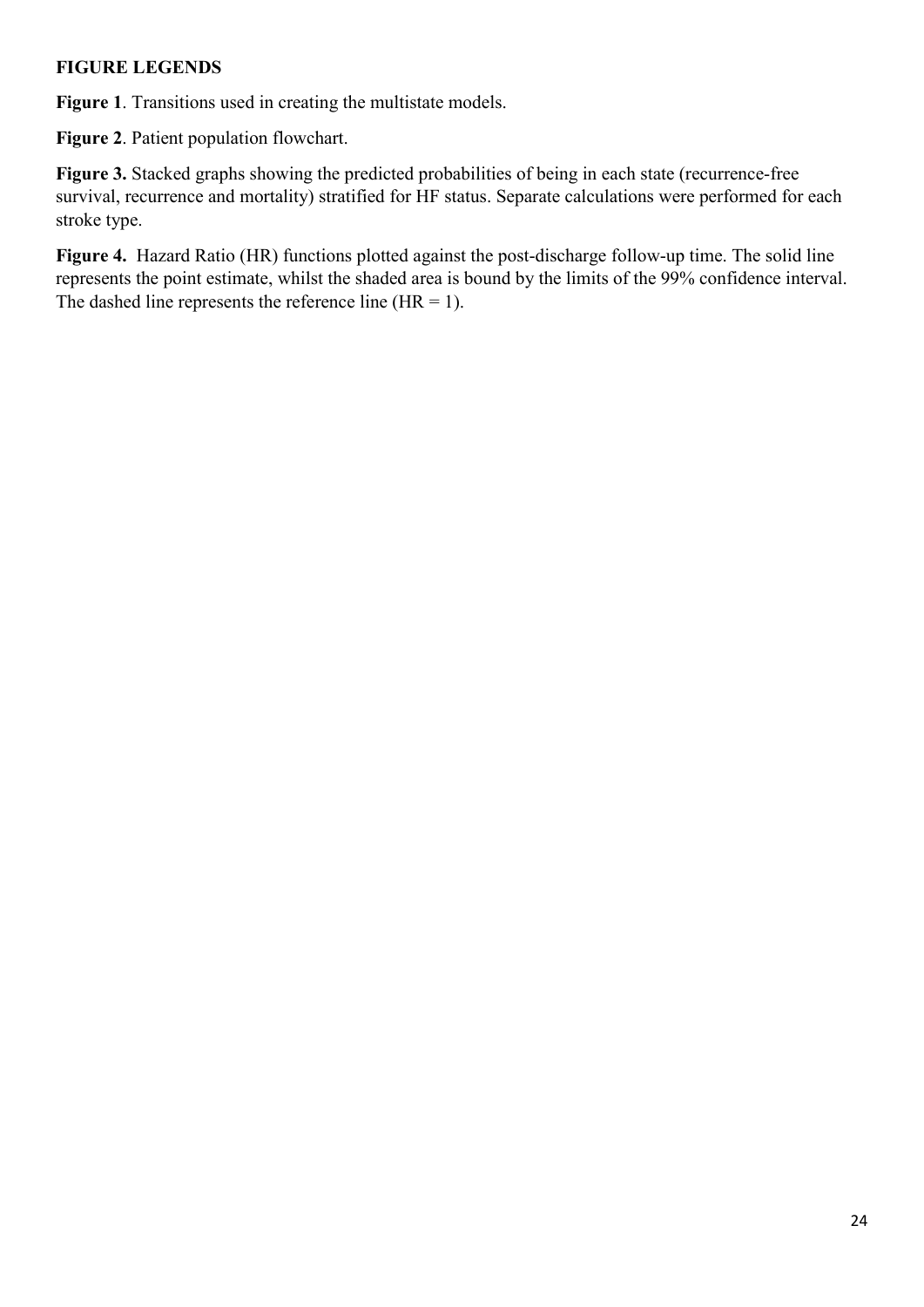# Supplementary Data

| <b>Disease classification</b>            | ICD 10 code                                                                                                             |
|------------------------------------------|-------------------------------------------------------------------------------------------------------------------------|
| Acute Ischaemic Stroke                   | 163; 163.0; 163.1; 163.2; 163.3; 163.4; 163.5; 163.6; 163.8;                                                            |
|                                          | 163.9                                                                                                                   |
| Intracerebral Haemorrhage                | I61; I61.0; I61.1; I61.2; I61.3; I61.4; I61.5; I61.6; I61.8;                                                            |
|                                          | I61.9                                                                                                                   |
| Stroke of undetermined pathology         | <b>I64</b>                                                                                                              |
| <b>Heart Failure</b>                     | I25.5; I42.0; I42.9; I50; I50.0; I50.1; I50.9; I51.7                                                                    |
| Hypertension<br>Diabetes Mellitus        | I10; I11.0; I11.9; I12.0; I12.9; I15.1; I15.2; I15.8; I15.9;<br>E10.9; E11.0; E11.2; E11.3; E11.4; E11.5; E11.6; E11.8; |
|                                          | E11.9                                                                                                                   |
| Dyslipidaemia                            | E75.6; E78.0; E78.1; E78.2; E78.3; E78.4; E78.5; E78.6;                                                                 |
|                                          | E78.8; E78.9                                                                                                            |
| <b>Ischaemic Heart Disease</b>           | I20.0; I20.9; I25.0; I25.1; I25.2; I25.8; I25.9                                                                         |
| Valvular Disease                         | I06.2; I061; I060; I05.2; I05.9; I05.1; I05.0; I07.1; I08.0;                                                            |
|                                          | 108.1; 108.3; 109.9; 135.1; 135.2; 135.0; 134.2; 134.0; 134.1                                                           |
| <b>Atrial Fibrillation</b>               | <b>I48</b>                                                                                                              |
| Arrhythmia                               | I49.0; I49.1; I49.3; I49.4; I49.5; I49.8; I49.9; R00; R00.0;                                                            |
|                                          | R00.1; R00.2                                                                                                            |
| Peripheral Vascular Disease              | I70.1; I70.2; I70.8; I70.9; I71.0; I71.2; I71.4; I71.9; I72.9;                                                          |
|                                          | 173.9; 174.2; 174.3; 174.9; 177.1; 177.6                                                                                |
| Cancers                                  | C11.9; C18.9; C20; C22.0; C22.1; C34.9; C50.9; C53.9;                                                                   |
|                                          | C61; C67.9; C73; C77.9; C78.2; C79.3; C79.5; C79.8                                                                      |
| Chronic Obstructive Pulmonary<br>Disease | J42; J43.9; J44; J44.0                                                                                                  |
| Chronic Kidney Disease                   | N18; N18.0; N18.1; N18.2; N18.3; N18.4; N18.5; N18.9;                                                                   |
|                                          | N19; Z99.2                                                                                                              |
| <b>Liver Disease</b>                     | K70.1; K70.3; K71.2; K71.6; K72.0; K72.9; K74.6; K75.0;                                                                 |
|                                          | K75.8; K75.9; K76.0; K76.9; R18                                                                                         |
| Anaemia                                  | D50.0; D50.8; D50.9; D52.9; D53.1; D53.9; D61.9; D62;                                                                   |
|                                          | D63; D63.0; D63.1; D63.8; D64.8; D64.9                                                                                  |
| Alcohol-related disorders                | F10.0; F10.1; F10.2; F10.20                                                                                             |
| Neurodegenerative disorders              | F03; F03.0; G31.0; G31.1; G31.9                                                                                         |
| Fever                                    | R50.8; R50.9                                                                                                            |
| Hyperglycaemia                           | R73.0; R73.9                                                                                                            |
| Hypoglycaemia                            | E16.1; E16.2                                                                                                            |
| <b>Respiratory Failure</b>               | J96; J96.0; J96.1; J96.9                                                                                                |
| Pneumonia                                | J13; J14; J15; J15.0; J15.1; J15.2; J15.4; J15.5; J15.6; J15.8;                                                         |
| Sepsis                                   | J15.9; J18; J18.0; J18.1; J18.2; J18.8; J18.9; J22<br>A02.1; A40.1; A40.8; A40.9; A41; A41.0; A41.1; A41.2;             |
|                                          | A41.5; A41.8; A41.9; B37.7; E02; R65.2                                                                                  |
| Shock                                    | R57; R57.0; R57.1; R57.8; R57.9                                                                                         |
| Myocardial Infarction                    | 121; 121.0121.4; 121.1; 121.2; 121.3; 122.9; 124.9                                                                      |
| Acute Kidney Injury                      | N10; N17; N17.0; N17.8; N17.9                                                                                           |
| Coma                                     | E15; R40.2                                                                                                              |
| Pulmonary Oedema                         | <b>J81</b>                                                                                                              |
|                                          |                                                                                                                         |
| Procedure                                | ICD 9 code                                                                                                              |
| Mechanical Ventilation                   | 9390; 9670; 9671; 9672                                                                                                  |
| Tracheostomy                             | 311; 3129                                                                                                               |
| Gastrostomy                              | 4311                                                                                                                    |
| Thrombolysis                             | 9910                                                                                                                    |
| Echocardiography                         | 8872                                                                                                                    |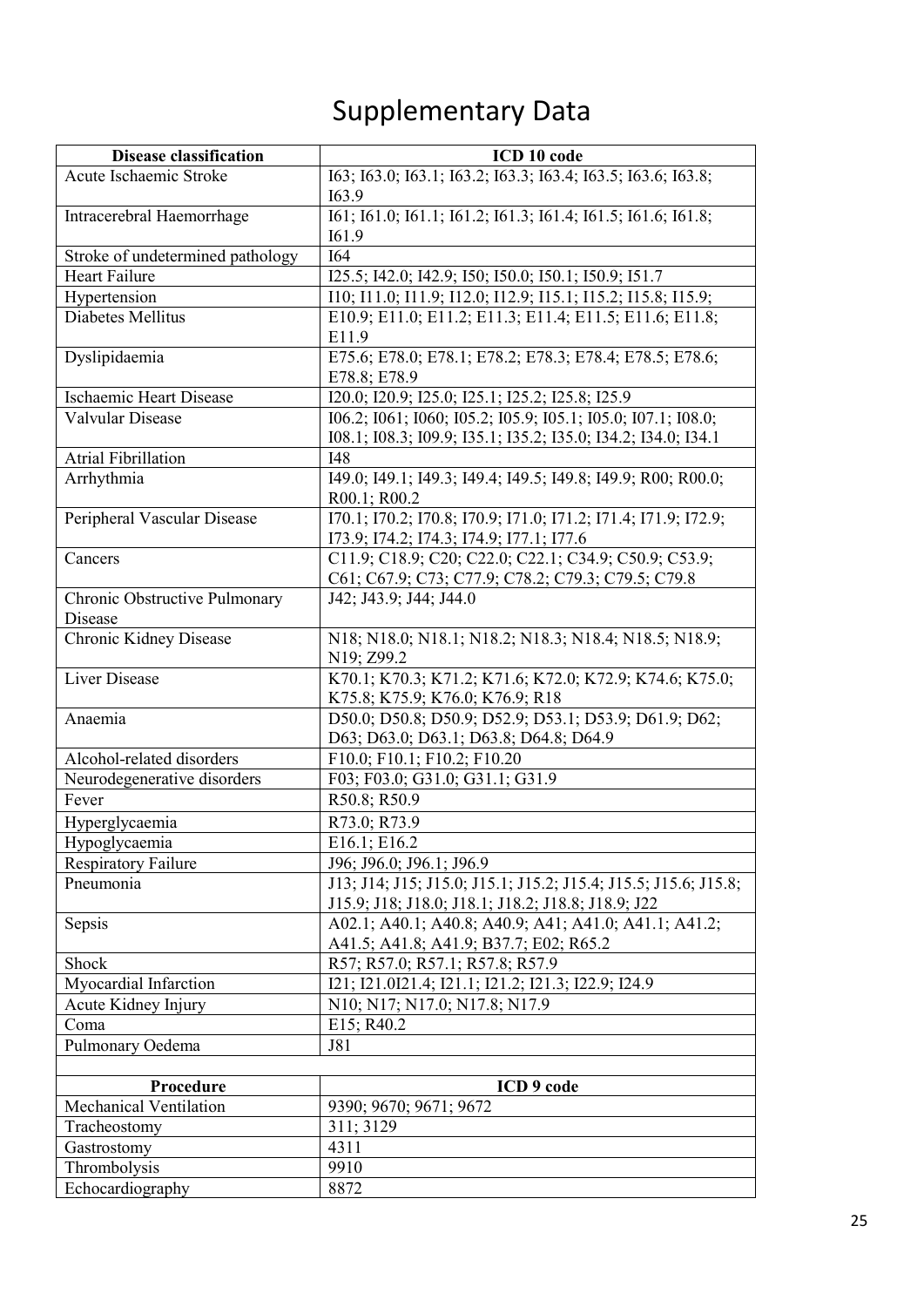**Supplementary Table 1**. International Classification of Disease codes utilised in extracting the data regarding the listed co-morbidities, complications and procedures from the insurance database.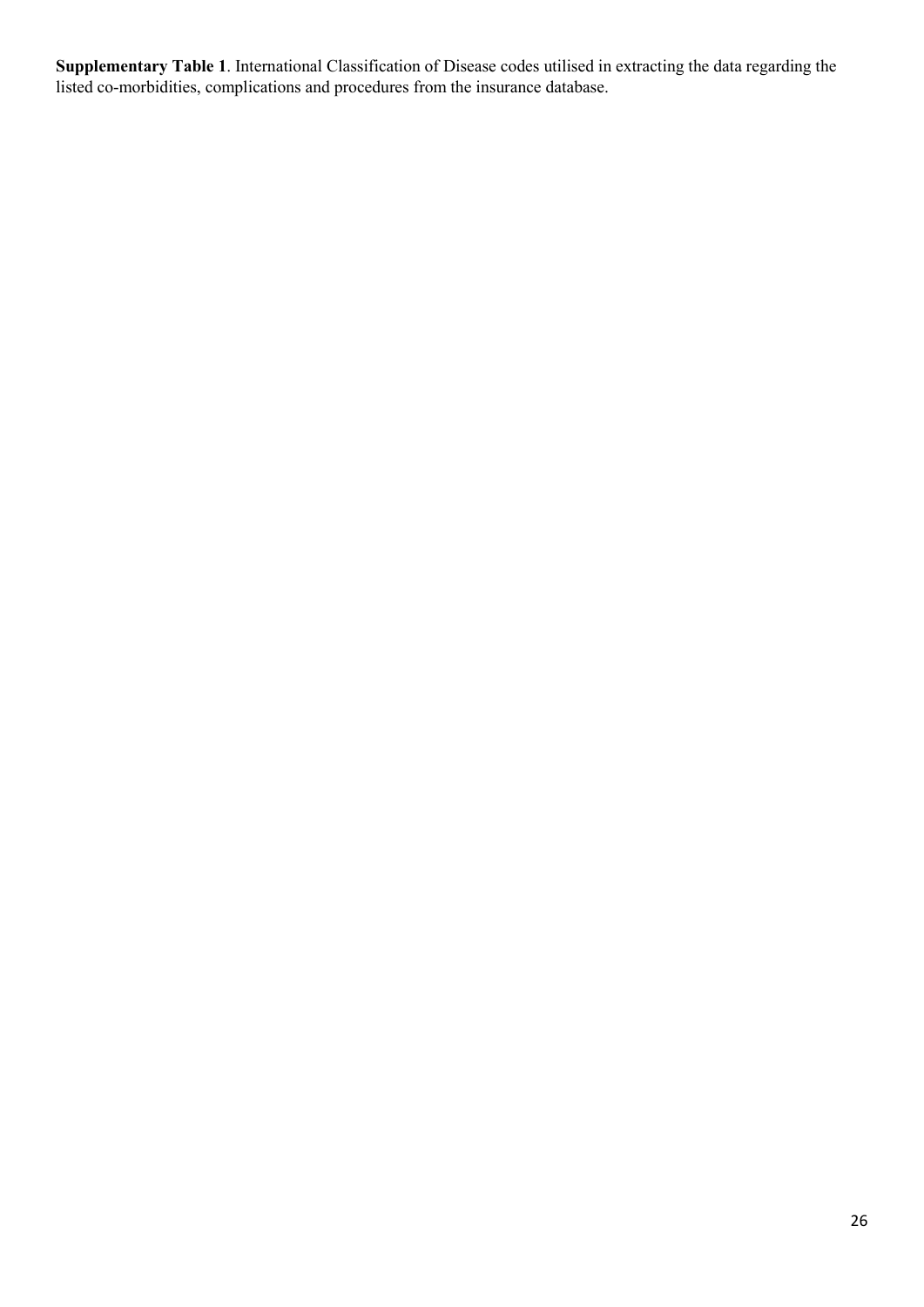|                            | Acute Ischaemic<br>Stroke | Intracerebral<br>Haemorrhage | Stroke of<br>undetermined<br>pathology |
|----------------------------|---------------------------|------------------------------|----------------------------------------|
| Age                        |                           |                              |                                        |
| Sex                        | $\ast$                    |                              | $\ast$                                 |
| Heart Failure              |                           | **                           |                                        |
| Hypertension               | $\ast$                    |                              | $\ast$                                 |
| Diabetes Mellitus          | $\ast$                    | $\ast$                       | $\ast$                                 |
| Dyslipidaemia              |                           |                              |                                        |
| Ischaemic Heart Disease    |                           |                              | *                                      |
| Valvular disease           |                           |                              |                                        |
| <b>Atrial Fibrillation</b> |                           |                              |                                        |
| Arrhythmias                |                           | $\ast$                       | $\ast$                                 |
| Peripheral Vascular        |                           |                              |                                        |
| Disease                    |                           |                              |                                        |
| Cancers                    |                           |                              |                                        |
| Chronic Obstructive        |                           |                              |                                        |
| <b>Pulmonary Disease</b>   |                           |                              |                                        |
| Chronic Kidney Disease     |                           |                              |                                        |
| <b>Liver Disease</b>       |                           |                              |                                        |
| Anaemia                    |                           |                              |                                        |
| Alcohol-related disorders  | $\ast$                    | $\ast$                       | $\ast$                                 |
| Neurodegenerative          |                           | $\ast$                       |                                        |
| disorders                  |                           |                              |                                        |
| Fever                      |                           | $\ast$                       |                                        |
| Hyperglycaemia             | $\ast$                    |                              |                                        |
| Hypoglycaemia              |                           | $\ast$                       |                                        |

**Supplementary Table 2.** Co-variates included in the multivariable models with the outcome of long-term mortality.\*Variable was found to be nonconcordant with the proportional hazards assumption and was modelled as a non-constant function of time using the Weibull distribution. \*\* Variable was found to be non-concordant with the proportional hazards assumption and was modelled as a non-constant function of time using restricted cubic splines with 5 degrees of freedom.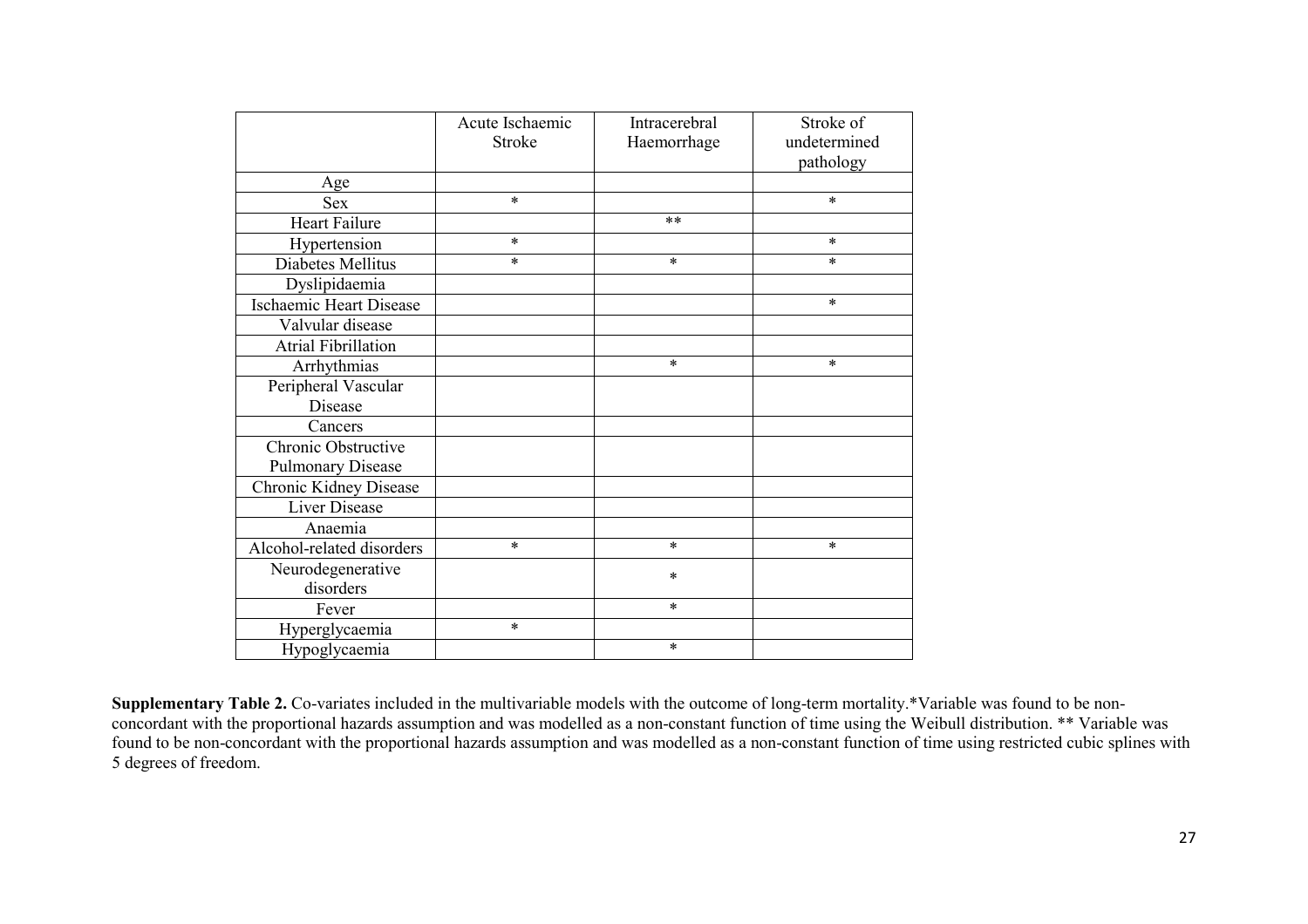|                     | HF $(10 \text{ year} - \text{Survival}$ [99%CI]) | No HF (10 year -Survival<br>[99%CI] |
|---------------------|--------------------------------------------------|-------------------------------------|
| <i>s</i> chaemic    | $17.92\%$ [17.24% - 18.63%]                      | $37.28\%$ [36.93% - 37.65%]         |
| Haemorrhagic        | $18.87\%$ [16.63\% - 21.41\%]                    | $38.6\%$ [38.07% - 39.08%]          |
| <b>Undetermined</b> | $15.72\%$ [14.30% - 17.27%]                      | 34.78% [34.15% - 35.42%]            |

**Supplementary Table 3**. Predicted values of the survival functions (presented as point estimates and 99% confidence interval values) for stroke type calculated for patients with and without co-morbid HF.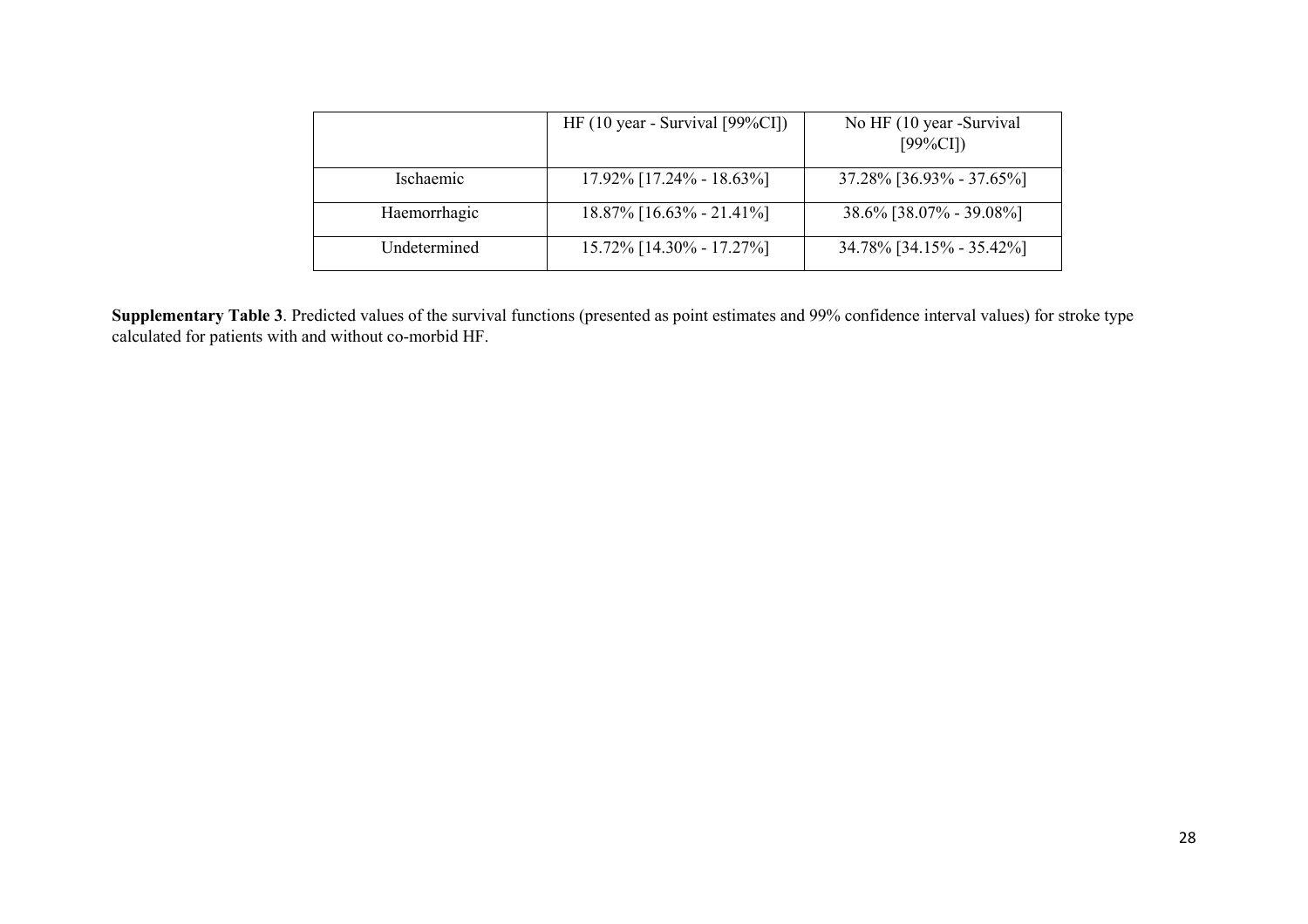| <b>Stroke Type</b>         |                 | Acute Ischaemic Stroke |           |                 | Intracerebral Haemorrhage |           |
|----------------------------|-----------------|------------------------|-----------|-----------------|---------------------------|-----------|
| Transition                 | <b>Baseline</b> | Baseline-              | Recurrent | <b>Baseline</b> | Baseline-                 | Recurrent |
|                            |                 | Death                  | stroke-   |                 | Death                     | stroke-   |
|                            | Recurrent       |                        | Death     | Recurrent       |                           | Death     |
|                            | stroke          |                        |           | stroke          |                           |           |
| Age                        | *               |                        |           | $\ast$          |                           | $\ast$    |
| <b>Sex</b>                 | $\ast$          | $\ast$                 | $\ast$    |                 |                           |           |
| <b>Heart Failure</b>       | $***$           |                        |           | **              | **                        |           |
| Hypertension               | $\ast$          | $\ast$                 | $\ast$    | $\ast$          |                           | $\ast$    |
| Diabetes Mellitus          | $\ast$          | $\ast$                 | $\ast$    | $\ast$          | $\ast$                    | $\ast$    |
| Dyslipidaemia              |                 |                        |           | $\ast$          |                           | $\ast$    |
| Ischaemic Heart            | $\ast$          |                        | $\ast$    | $\ast$          |                           |           |
| Disease                    |                 |                        |           |                 |                           |           |
| Valvular disease           |                 |                        |           |                 |                           |           |
| <b>Atrial Fibrillation</b> |                 |                        |           | $\ast$          |                           |           |
| Arrhythmias                |                 |                        | $\ast$    | $\ast$          | $\ast$                    |           |
| Peripheral Vascular        | $\ast$          |                        | $\ast$    | $\ast$          |                           | $\ast$    |
| Disease                    |                 |                        |           |                 |                           |           |
| Cancers                    | $\ast$          |                        | $\ast$    | $\ast$          |                           |           |
| Chronic Obstructive        | $\ast$          |                        | *         | $\ast$          |                           | $\ast$    |
| <b>Pulmonary Disease</b>   |                 |                        |           |                 |                           |           |
| Chronic Kidney             | *               |                        |           | $\ast$          |                           |           |
| Disease                    |                 |                        |           |                 |                           |           |
| Liver Disease              | $\ast$          |                        | $\ast$    | $\ast$          |                           | $\ast$    |
| Anaemia                    | $\ast$          |                        |           | $\ast$          | $\ast$                    | $\ast$    |
| Alcohol-related            | $\ast$          |                        | $\ast$    | $\ast$          | $\ast$                    | $\ast$    |
| disorders                  |                 |                        |           |                 |                           |           |
| Neurodegenerative          | $\ast$          |                        |           | $\ast$          | $\ast$                    | $\ast$    |
| disorders                  |                 |                        |           |                 |                           |           |
| Fever                      | $\ast$          |                        |           | $\ast$          | $\ast$                    | $\ast$    |
| Hyperglycaemia             | $\ast$          | $\ast$                 |           | $\ast$          |                           | $\ast$    |
| Hypoglycaemia              | $\ast$          |                        | $\ast$    | $\ast$          | $\ast$                    | $\ast$    |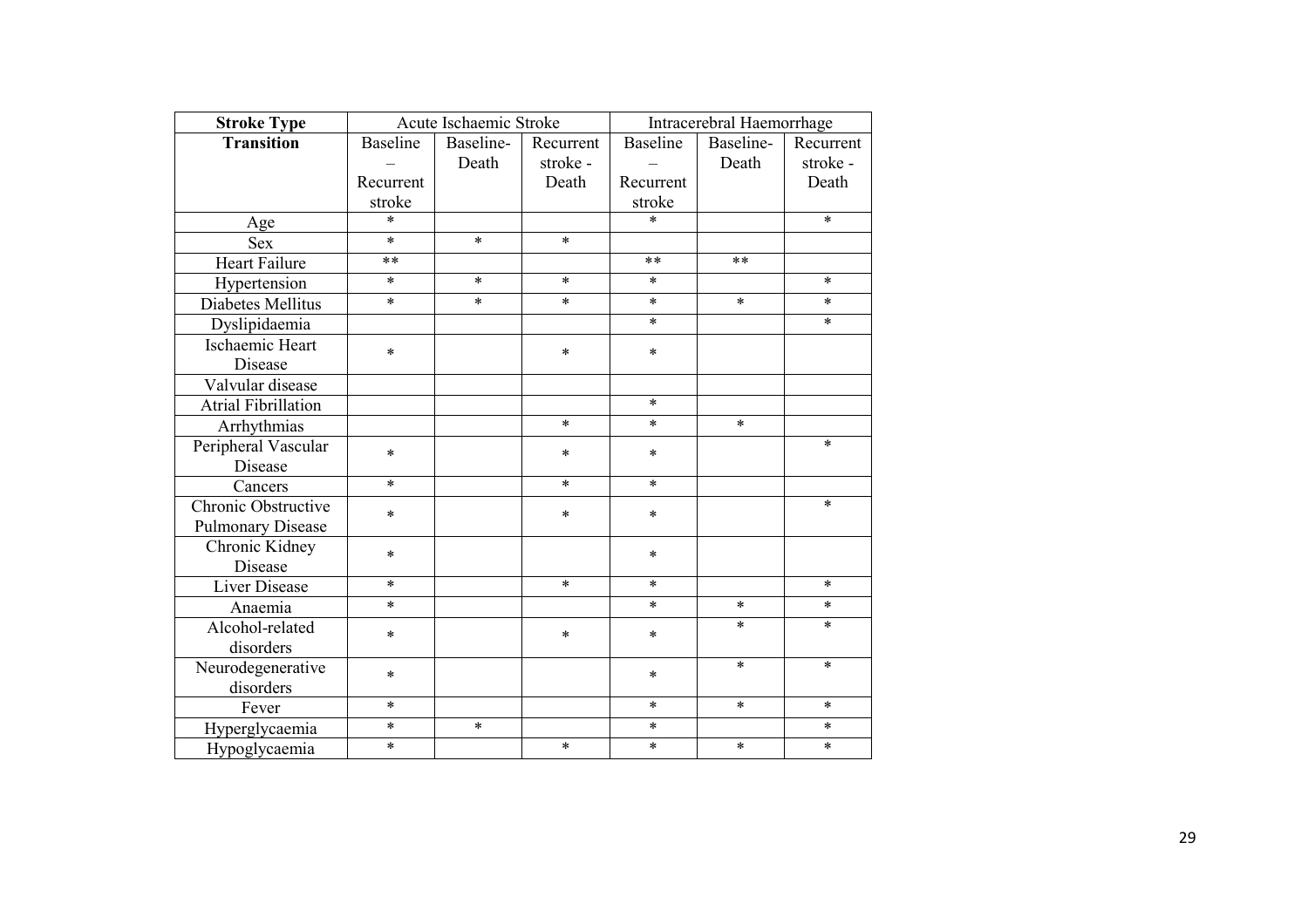**Supplementary Table 4.** Co-variates included in the transition multivariable models used to construct the multistate statistical model

\*Variable was found to be non-concordant with the proportional hazards assumption and was modelled as a non-constant function of time using the Weibull distribution.

\*\* Variable was found to be non-concordant with the proportional hazards assumption and was modelled as a non-constant function of time using restricted cubic splines with 5 degrees of freedom.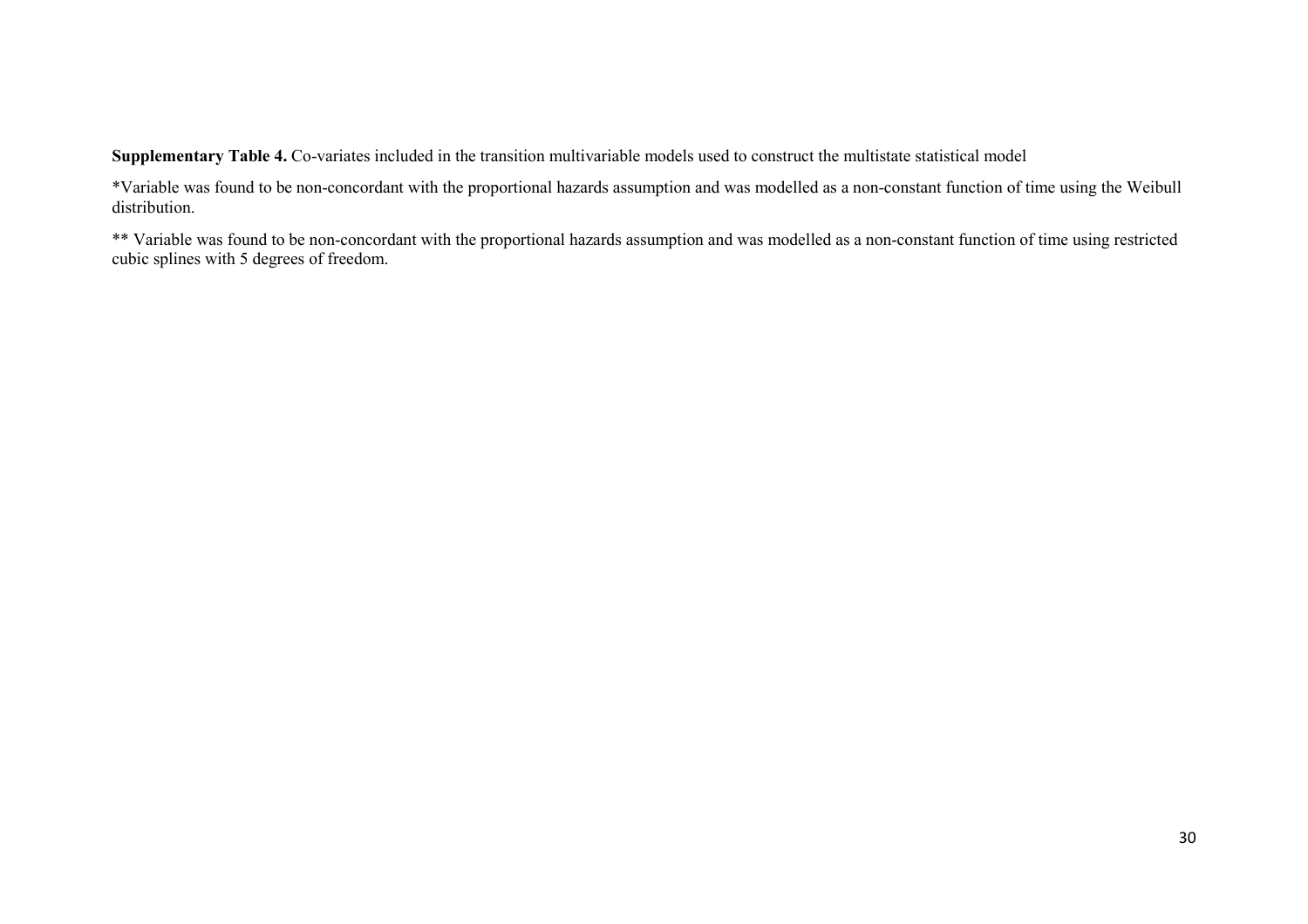|              |                   | 10-year Recurrence Free Survival | 10-year recurrence probability |                  | 10-year Mortality probability |                    |
|--------------|-------------------|----------------------------------|--------------------------------|------------------|-------------------------------|--------------------|
|              | HF                | No HF                            | HF                             | No HF            | HF                            | No HF              |
| Ischaemic    | 15.27% [13.98%-   | 28.21%[27.05%-                   | $2.91\%$ [2.41%-               | $4.19\%$ [3.67%- | 81.72%[80.41%-                | $67.65\%$ [66.24%- |
|              | 16.47%]           | 53.46%]                          | $3.57\%$ ]                     | 5.70%]           | 83.12%]                       | 43.69%]            |
| Haemorrhagic | $12.01\%$ [9.03%- | 24.73%[23.18%-                   | $1.08\%$ [0.58%-               | $2.30\%$ [1.88%- | 86.88%[83.54%-                | 72.96%[71.34%-     |
|              | 15.26%]           | 41.42%]                          | $1.72\%$ ]                     | $3.16\%$         | 89.79%]                       | 59.07%]            |

**Supplementary Table 5**. Probability of recurrence-free survival, recurrence and mortality at 10 years and the 99% confidence interval for each stroke type, stratified by HF status.

|              | ΗF                       |                    | No HF                    |                    |  |
|--------------|--------------------------|--------------------|--------------------------|--------------------|--|
|              | Follow-Up Time<br>(days) | P [99% CI]         | Follow-Up Time<br>(days) | $P$ [99% CI]       |  |
| Ischaemic    | 1579                     | 4.46%[3.87%-5.02%] | 1747                     | 5.25%[4.72%-5.82%] |  |
| Haemorrhagic | 404                      | 2.72%[1.90%-3.68%] | 45                       | 3.12%[2.60%-3.58%] |  |

**Supplementary Table 6**. Maximum probability of recurrence for each stroke type and day of follow-up when achieved, stratified by HF status.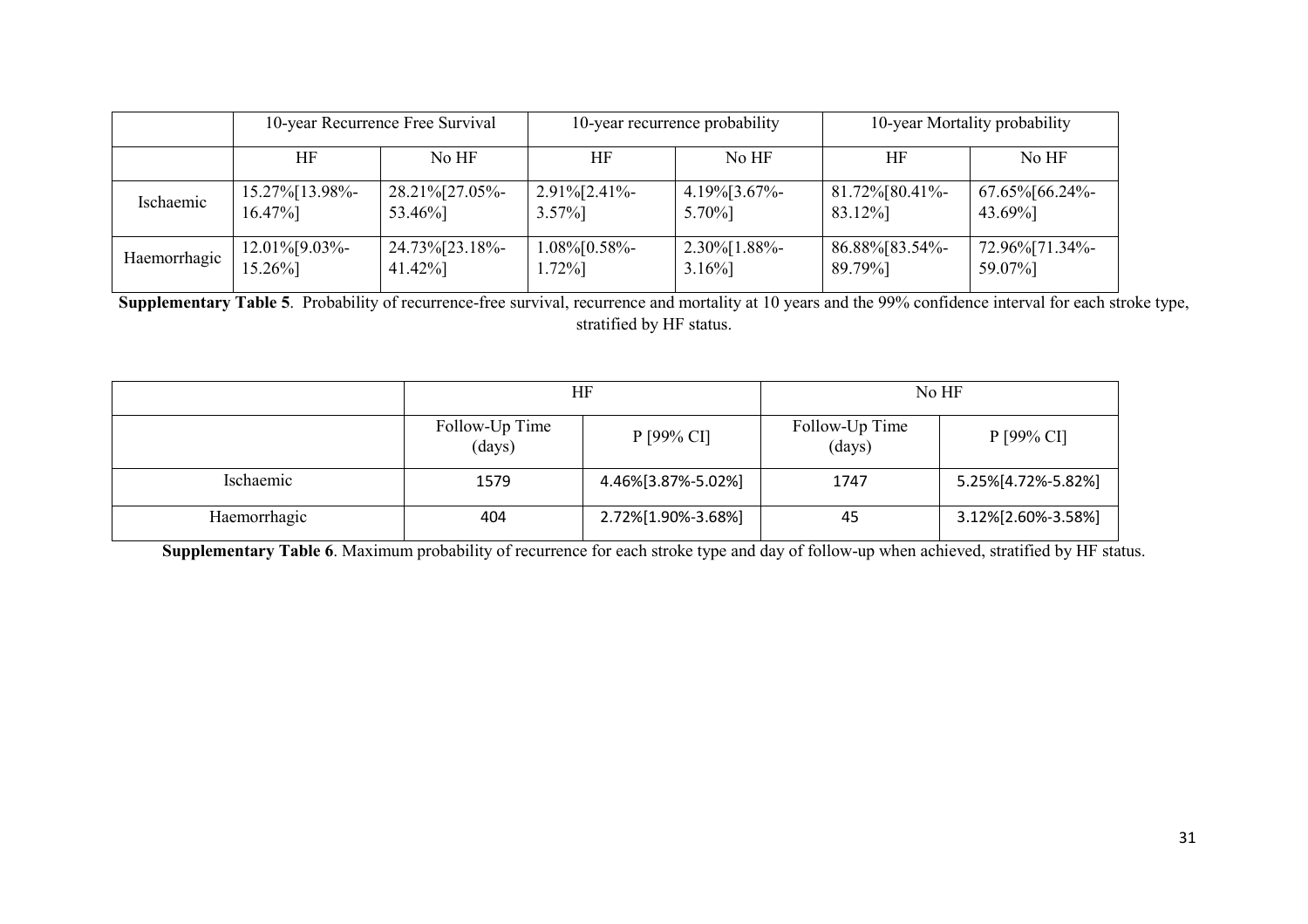|                      | <b>AIS</b>          | <b>ICH</b>         |
|----------------------|---------------------|--------------------|
| <b>Transition</b>    | HR[99% CI]          | <b>HR[99% CI]</b>  |
| Baseline – Recurrent | *                   | *                  |
| stroke               |                     |                    |
| Baseline – death     | $1.54$ [1.48-1.61]] | *                  |
| Recurrent stroke $-$ | $1.27$ [1.16-1.40]  | $1.46$ [1.14-1.88] |
| death                |                     |                    |

\*Hazard Ratio modelled as a function of time due to non-concordance with the proportional hazard assumption. Graph of the function illustrated in Figure 6

**Supplementary Table 7**. Hazard Ratios of each transition, calculated for patients with HF (with no HF as reference).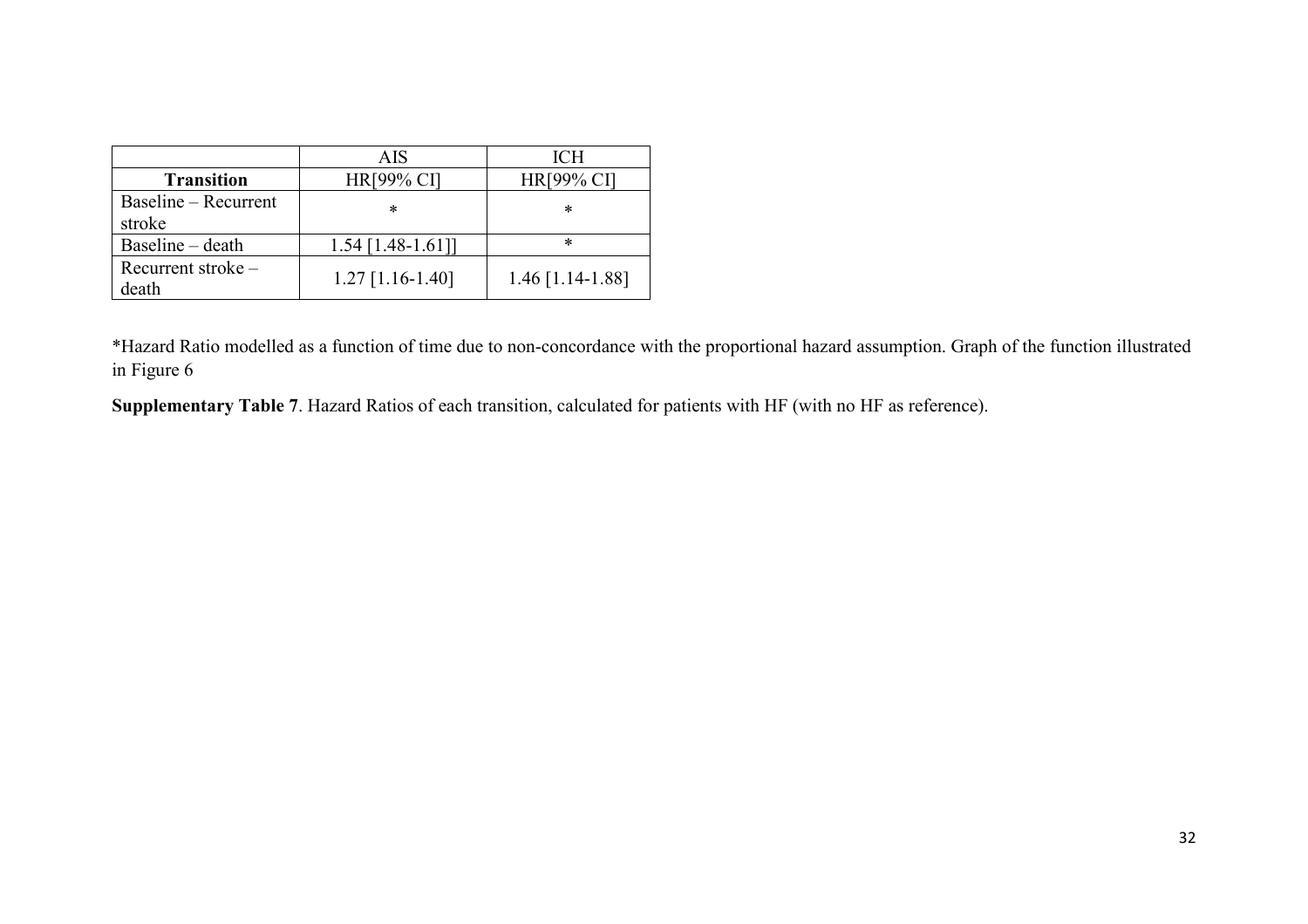

**Supplementary Figure 1**. The hazard ratio (HR) calculated for patients with intracerebral haemorrhage and co-morbid heart failure (with no heart failure as the reference category). The solid line represents the point estimate, whilst the shaded area is bound by the extreme values of the 99% confidence interval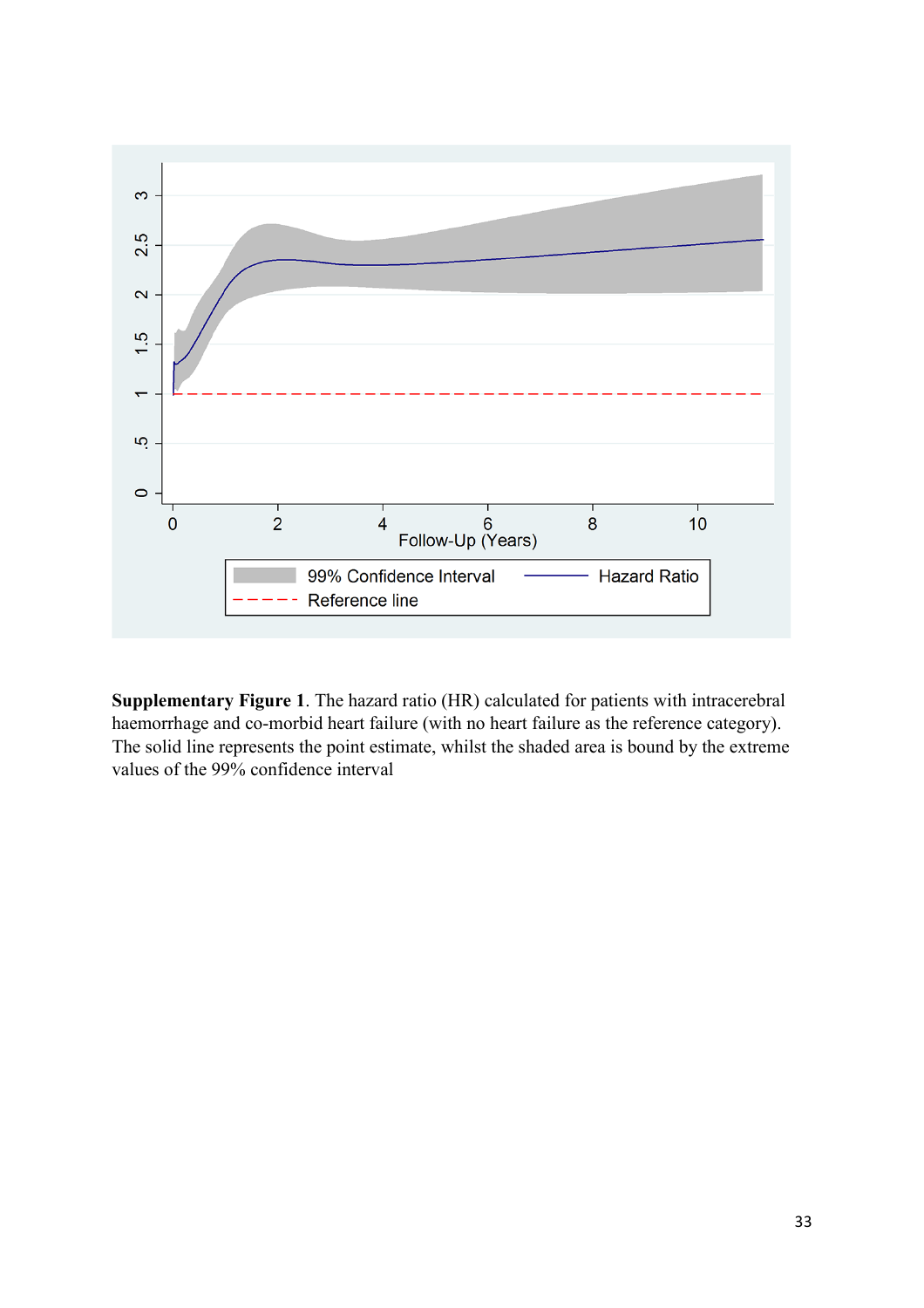

**Supplementary Figure 2**. Predicted survival probability stratified by HF status. Separate calculations were performed for each stroke type. The solid line represents the point estimates in patients without co-morbid heart failure, whilst the dashed line represents the point estimates in patients with co-morbid heart failure. The shaded areas are bound by the extreme values of the 99% confidence interval for each respective point estimate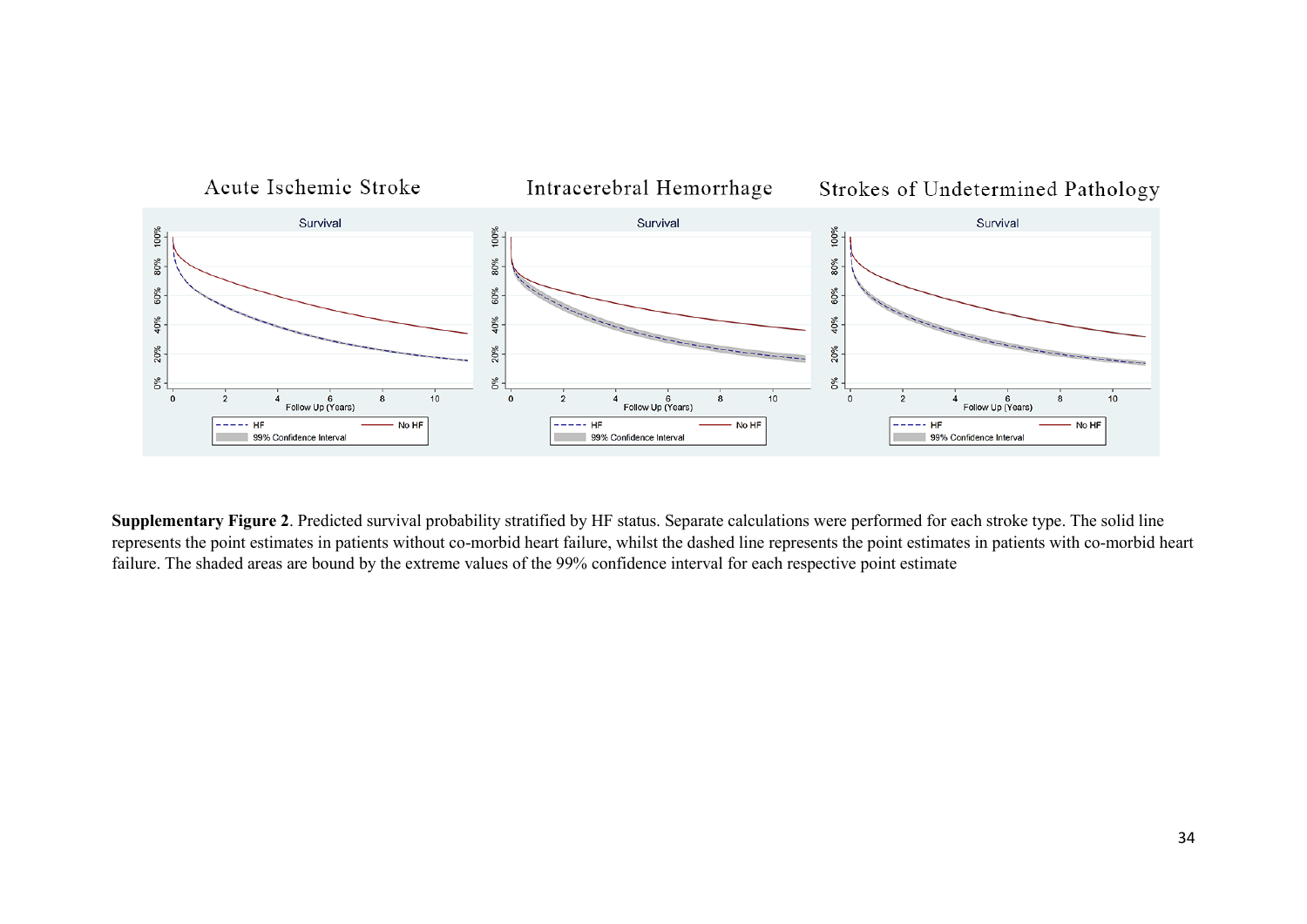**Supplementary Figure 3**. Flowchart of first-ever stroke patients admitted with Acute Ischemic Stroke (AIS) and Intracranial Haemorrhage (ICH) respectively.

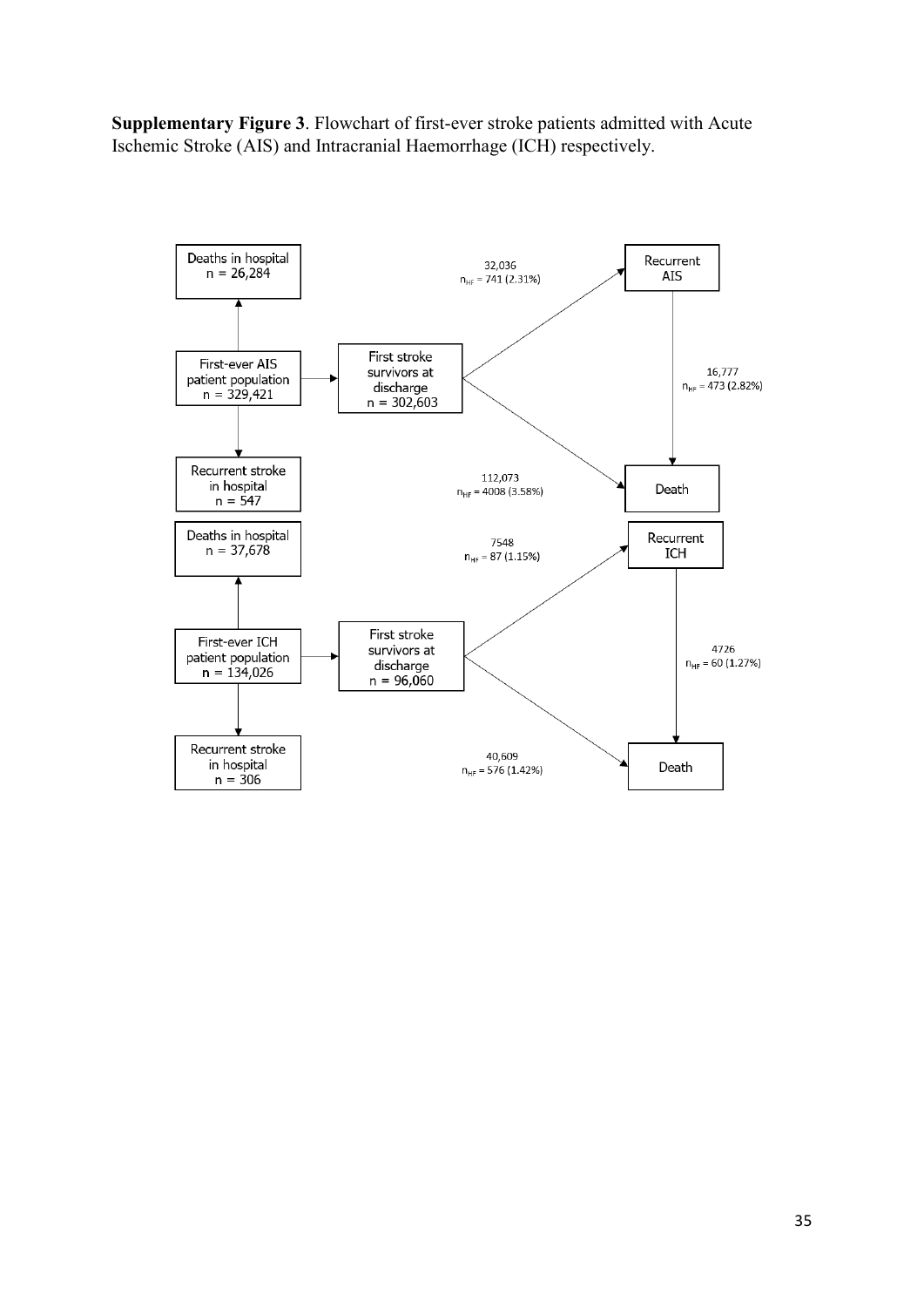

**Supplementary Figure 4**. Predicted probabilities of being in each state (recurrence-free survival, recurrence and mortality) stratified for HF status. Separate calculations were performed for each stroke type. The solid line represents the point estimates in patients without co-morbid heart failure, whilst the dashed line represents the point estimates in patients with co-morbid heart failure. The shaded areas are bound by the extreme values of the 99% confidence interval for each respective point estimate.